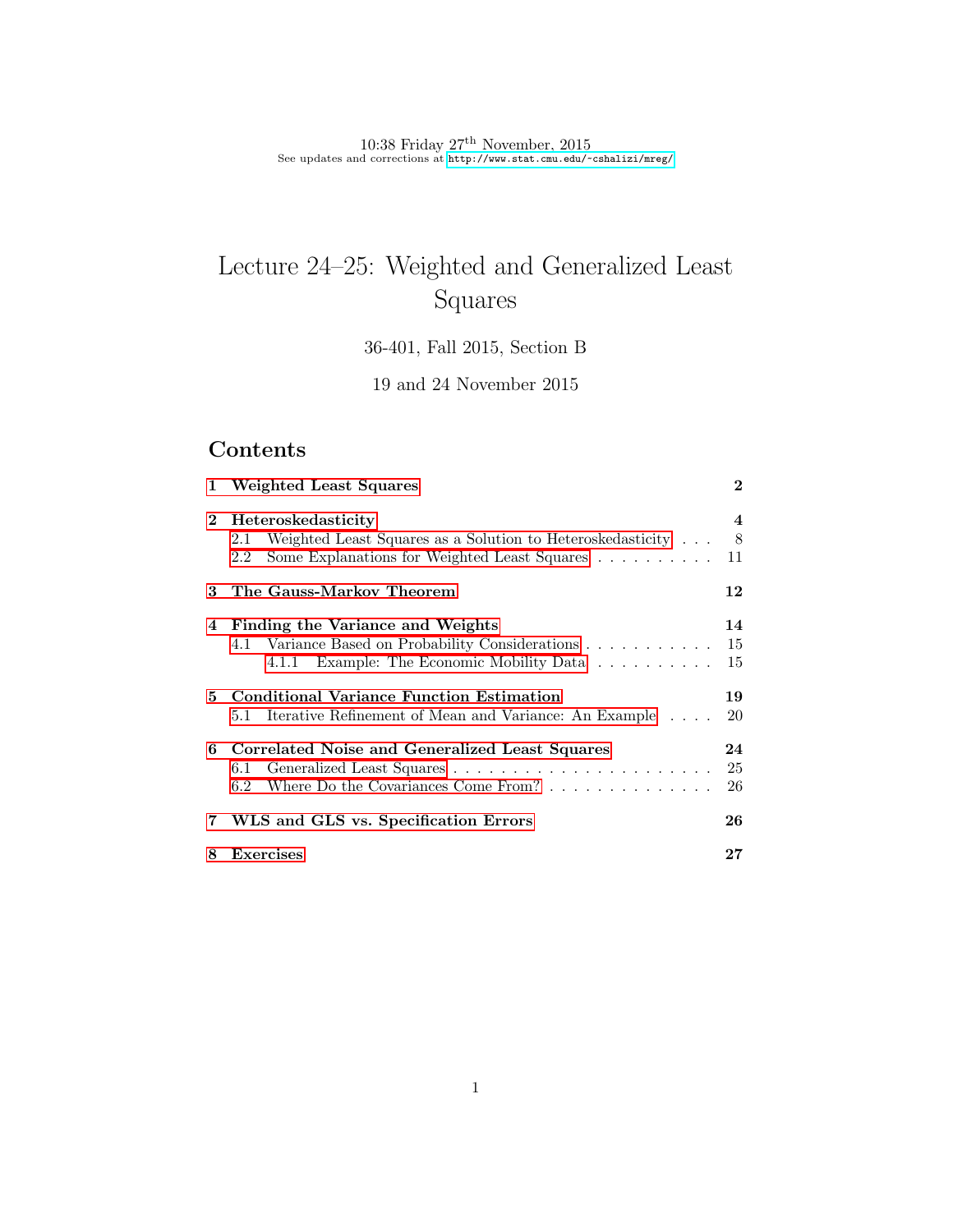### <span id="page-1-0"></span>1 Weighted Least Squares

When we use ordinary least squares to estimate linear regression, we (naturally) minimize the mean squared error:

<span id="page-1-2"></span>
$$
MSE(\mathbf{b}) = \frac{1}{n} \sum_{i=1}^{n} (y_i - \mathbf{x}_i \beta)^2
$$
 (1)

The solution is of course

$$
\widehat{\beta}_{OLS} = (\mathbf{x}^T \mathbf{x})^{-1} \mathbf{x}^T \mathbf{y}
$$
 (2)

We could instead minimize the *weighted* mean squared error,

<span id="page-1-1"></span>
$$
WMSE(\mathbf{b}, w_1, \dots w_n) = \frac{1}{n} \sum_{i=1}^n w_i (y_i - \mathbf{x}_i, \mathbf{b})^2
$$
 (3)

This includes ordinary least squares as the special case where all the weights  $w<sub>i</sub> = 1$ . We can solve it by the same kind of linear algebra we used to solve the ordinary linear least squares problem. If we write  $\bf{w}$  for the matrix with the  $w_i$ on the diagonal and zeroes everywhere else, then

$$
WMSE = n^{-1}(\mathbf{y} - \mathbf{x}\mathbf{b})^T \mathbf{w}(\mathbf{y} - \mathbf{x}\mathbf{b})
$$
(4)  

$$
\frac{1}{\left(1 - \frac{T}{\sigma}\right)^T \mathbf{w}(\mathbf{y} - \mathbf{x}\mathbf{b})^T \mathbf{w}(\mathbf{y} - \mathbf{x}\mathbf{b})}.
$$

$$
= \frac{1}{n} \left( \mathbf{y}^T \mathbf{w} \mathbf{y} - \mathbf{y}^T \mathbf{w} \mathbf{x} \mathbf{b} - \mathbf{b}^T \mathbf{x}^T \mathbf{w} \mathbf{y} + \mathbf{b}^T \mathbf{x}^T \mathbf{w} \mathbf{x} \mathbf{b} \right) \tag{5}
$$

Differentiating with respect to b, we get as the gradient

$$
\nabla_{\mathbf{b}} W M S E = \frac{2}{n} \left( -\mathbf{x}^T \mathbf{w} \mathbf{y} + \mathbf{x}^T \mathbf{w} \mathbf{x} \mathbf{b} \right)
$$

Setting this to zero at the optimum and solving,

<span id="page-1-3"></span>
$$
\widehat{\beta}_{WLS} = (\mathbf{x}^T \mathbf{w} \mathbf{x})^{-1} \mathbf{x}^T \mathbf{w} \mathbf{y}
$$
 (6)

But why would we want to minimize Eq. [3?](#page-1-1)

- 1. Focusing accuracy. We may care very strongly about predicting the response for certain values of the input — ones we expect to see often again, ones where mistakes are especially costly or embarrassing or painful, etc. — than others. If we give the points near that region big weights, and points elsewhere smaller weights, the regression will be pulled towards matching the data in that region.
- 2. Discounting imprecision. Ordinary least squares minimizes the squared error when the variance of the noise terms  $\epsilon$  is constant over all observations, so we're measuring the regression function with the same precision elsewhere. This situation, of constant noise variance, is called **homoskedas**ticity. Often however the magnitude of the noise is not constant, and the data are heteroskedastic.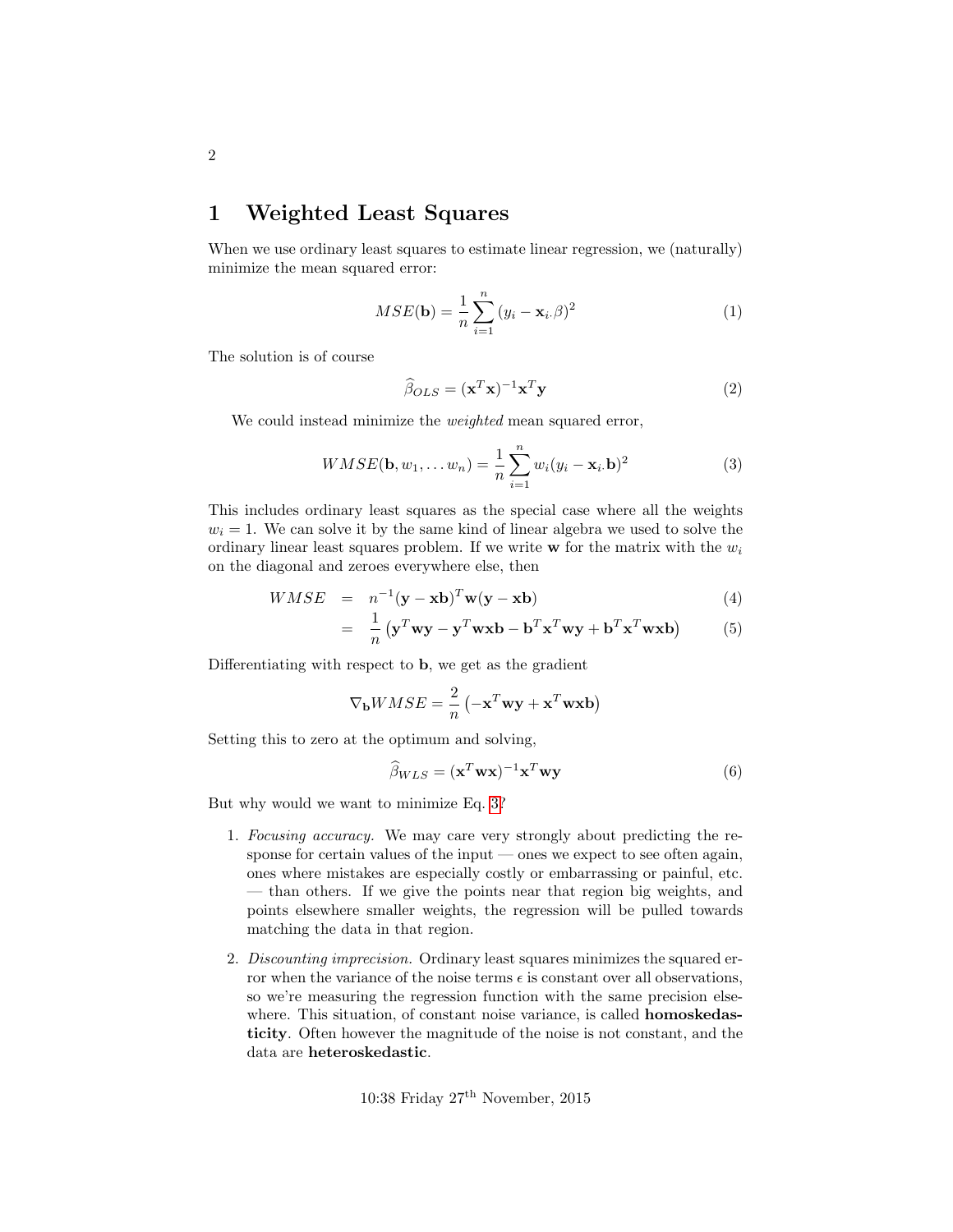When we have heteroskedasticity, ordinary least squares is no longer the optimal estimate — we'll see presently that other estimators can be unbiased and have smaller variance. If however we know the noise variance  $\sigma_i^2$ at each measurement *i*, and set  $w_i = 1/\sigma_i^2$ , we get minimize the variance of estimation.

To say the same thing slightly differently, there's just no way that we can estimate the regression function as accurately where the noise is large as we can where the noise is small. Trying to give equal attention to all values of  $X$  is a waste of time; we should be more concerned about fitting well where the noise is small, and expect to fit poorly where the noise is big.

3. Sampling bias. In many situations, our data comes from a survey, and some members of the population may be more likely to be included in the sample than others. When this happens, the sample is a biased representation of the population. If we want to draw inferences about the population, it can help to give more weight to the kinds of data points which we've under-sampled, and less to those which were over-sampled. In fact, typically the weight put on data point  $i$  would be inversely proportional to the probability of i being included in the sample (exercise [1\)](#page-26-1). Strictly speaking, if we are willing to believe that linear model is exactly correct, that there are no omitted variables, and that the inclusion probabilities  $p_i$  do not vary with  $y_i$ , then this sort of survey weighting is redundant [\(DuMouchel and Duncan, 1983\)](#page-26-2). When those assumptions are not met — when there're non-linearities, omitted variables, or "selection on the dependent variable" — survey weighting is advisable, if we know the inclusion probabilities fairly well.

The same trick works under the same conditions when we deal with "covariate shift", a change in the distribution of  $X$ . If the old probability density function was  $p(x)$  and the new one is  $q(x)$ , the weight we'd want to use is  $w_i = q(x_i)/p(x_i)$  (Quiñonero-Candela *et al.*, [2009\)](#page-26-3). This can involve estimating both densities, or their ratio (topics we'll cover in 402).

4. Doing something else. There are a number of other optimization problems which can be transformed into, or approximated by, weighted least squares. The most important of these arises from generalized linear models, where the mean response is some nonlinear function of a linear predictor; we will look at them in 402.

In the first case, we decide on the weights to reflect our priorities. In the third case, the weights come from the optimization problem we'd really rather be solving. What about the second case, of heteroskedasticity?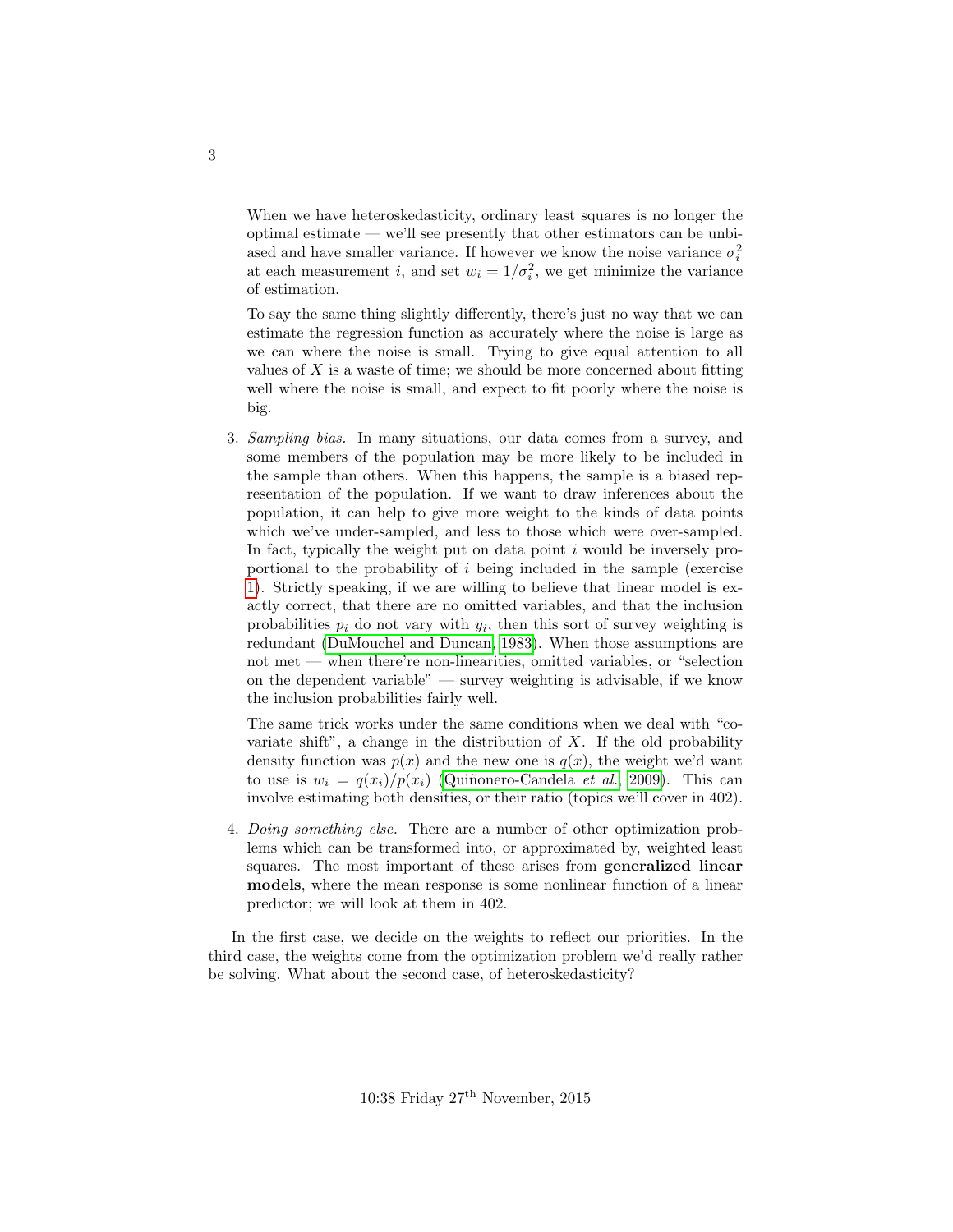<span id="page-3-1"></span>

FIGURE 1: Black line: Linear response function  $(y = 3 - 2x)$ . Grey curve: standard deviation as a function of  $x \ (\sigma(x) = 1 + x^2/2)$ . (Code deliberately omitted; can you reproduce this figure?)

# <span id="page-3-0"></span>2 Heteroskedasticity

Suppose the noise variance is itself variable. For example, Figure [1](#page-3-1) shows a simple linear relationship between the predictors  $X$  and the response  $Y$ , but also a nonlinear relationship between  $X$  and  $Var[Y]$ .

In this particular case, the ordinary least squares estimate of the regression line is  $2.6 - 1.59x$ , with R reporting standard errors in the coefficients of  $\pm 0.53$ and 0.19, respectively. Those are however calculated under the assumption that the noise is homoskedastic, which it isn't. And in fact we can see, pretty much, that there is heteroskedasticity — if looking at the scatter-plot didn't convince us, we could always plot the residuals against  $x$ , which we should do anyway.

To see whether that makes a difference, let's re-do this many times with different draws from the same model (Figure [4\)](#page-6-0).

 $\rm{Running\,\,ols.}$ heterosked.error.stats(100)  $\rm{produces\,\,10^4\,\,random\,\,sam}$ ples which all have the same  $x$  values as the first one, but different values of y, generated however from the same model. It then uses those samples to get the standard error of the ordinary least squares estimates. (Bias remains a non-issue.) What we find is the standard error of the intercept is only a little inflated (simulation value of 0.57 versus official value of 0.53), but the standard error of the slope is much larger than what R reports, 0.42 versus 0.19. Since the intercept is fixed by the need to make the regression line go through the center of the data, the real issue here is that our estimate of the slope is much less precise than ordinary least squares makes it out to be. Our estimate is still consistent, but not as good as it was when things were homoskedastic. Can we get back some of that efficiency?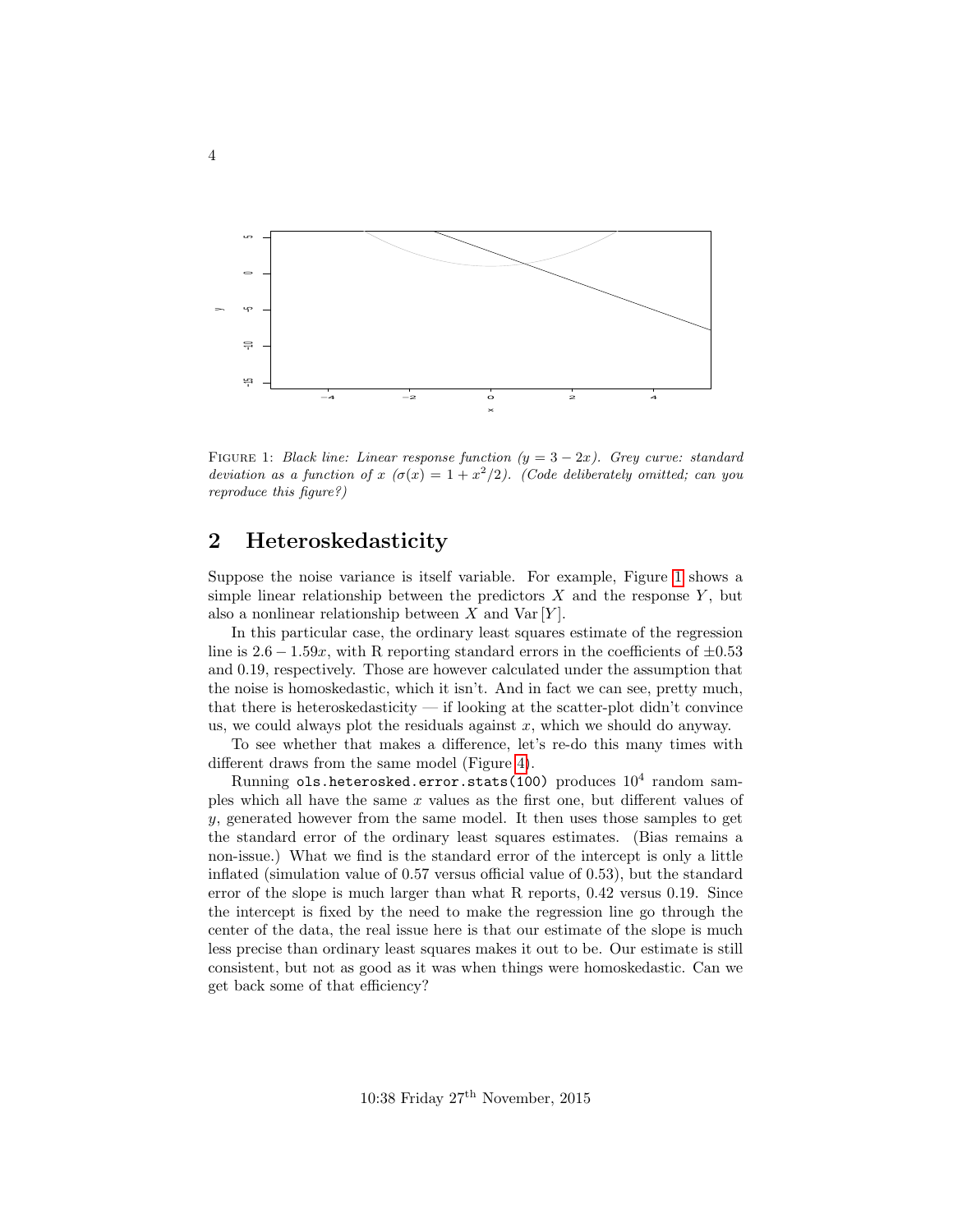<span id="page-4-0"></span>

FIGURE 2: Scatter-plot of  $n = 150$  data points from the above model. (Here X is Gaussian with mean 0 and variance 9.) Grey: True regression line. Dashed: ordinary least squares regression line.

10:38 Friday  $27^{\rm th}$  November, 2015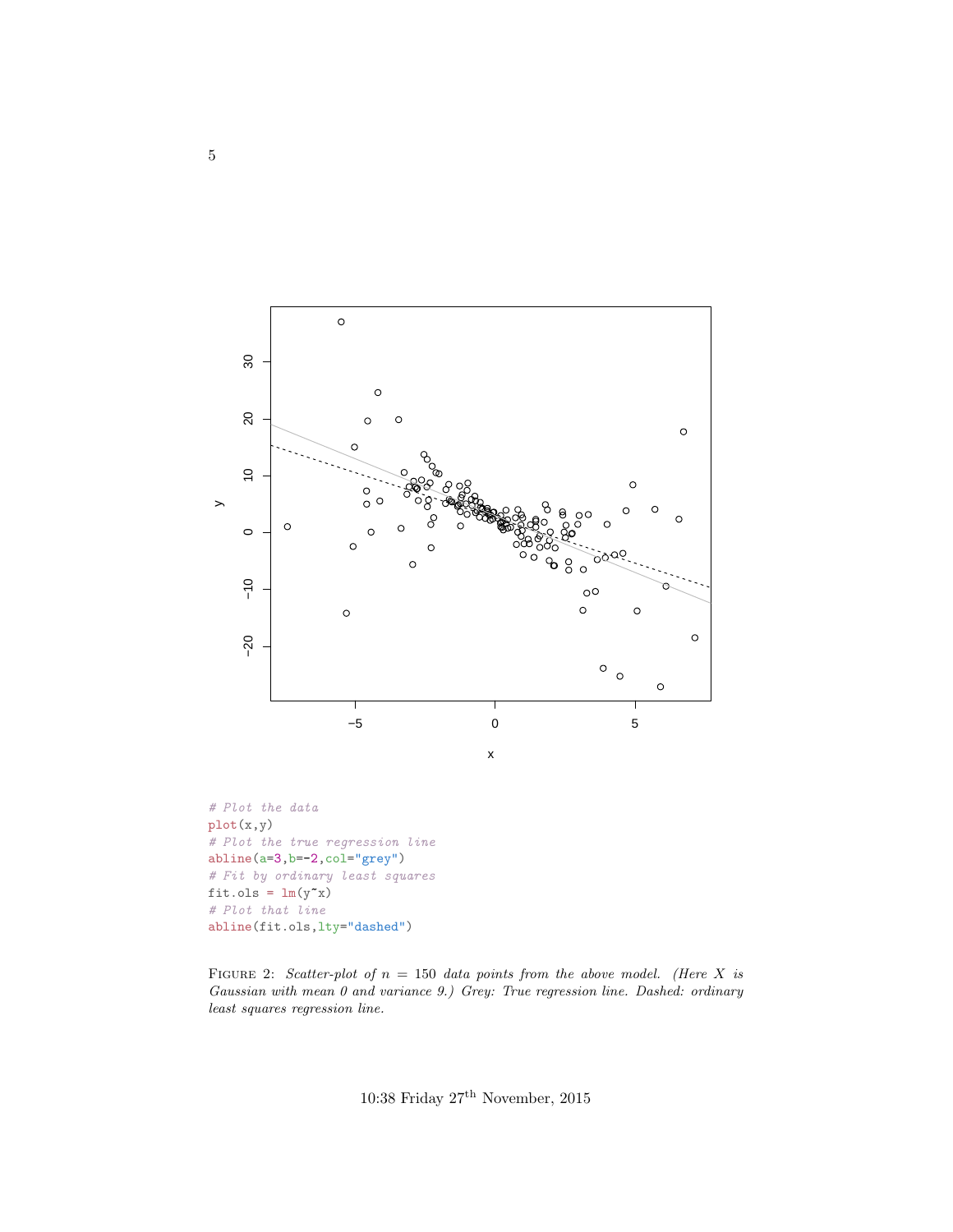<span id="page-5-0"></span>

plot(x,residuals(fit.ols)) plot(x,(residuals(fit.ols))<sup>2</sup>)  $par(mfrow=c(1,1))$ 

FIGURE 3: Residuals (left) and squared residuals (right) of the ordinary least squares regression as a function of x. Note the much greater range of the residuals at large absolute values of  $x$  than towards the center; this changing dispersion is a sign of  $\label{th:rel} heteroskedasticity.$ 

10:38 Friday  $27^{\rm th}$  November, 2015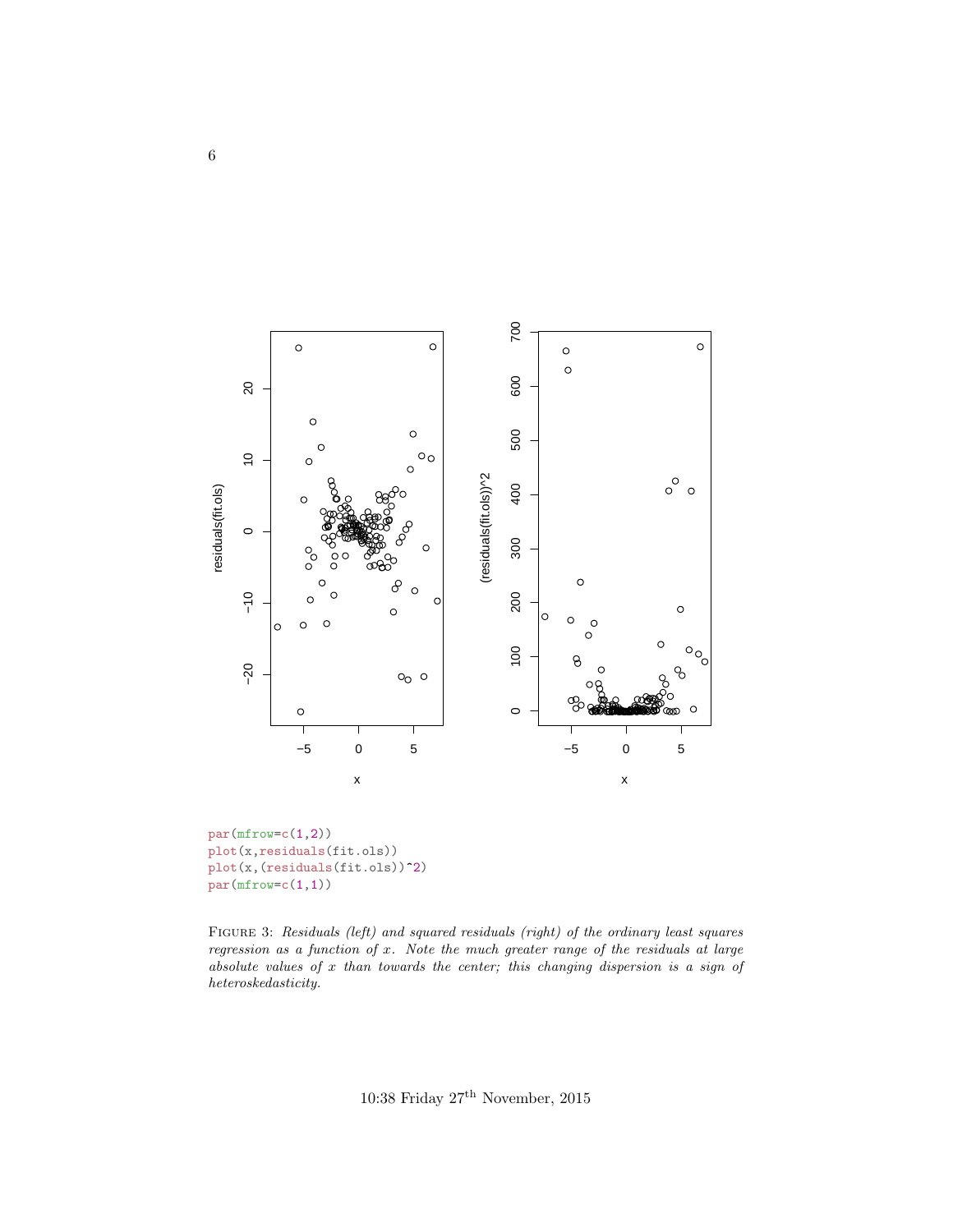```
# Generate more random samples from the same model and the same x values,
# but different y values
# Inputs: number of samples to generate
# Presumes: x exists and is defined outside this function
# Outputs: errors in linear regression estimates
ols.heterosked.example = function(n) {
 y = 3-2*x + rnorm(n, 0, sapply(x, function(x) {1+0.5*x^2})fit.ols = lm(y^{\star}x)# Return the errors
 return(fit.ols$coefficients - c(3,-2))
}
# Calculate average-case errors in linear regression estimates (SD of
# slope and intercept)
# Inputs: number of samples per replication, number of replications (defaults
# to 10,000)
# Calls: ols.heterosked.example
# Outputs: standard deviation of intercept and slope
ols.heterosked.error.stats = function(n, m=10000) {
 ols.errors.raw = t(replicate(m,ols.heterosked.example(n)))
 # transpose gives us a matrix with named columns
 intercept.sd = sd(ols.errors.raw[,"(Intercept)"])
 slope.sd = sd(ols.errors.raw[,"x"])
 return(list(intercept.sd=intercept.sd,slope.sd=slope.sd))
}
```
Figure 4: Functions to generate heteroskedastic data and fit OLS regression to it, and to collect error statistics on the results.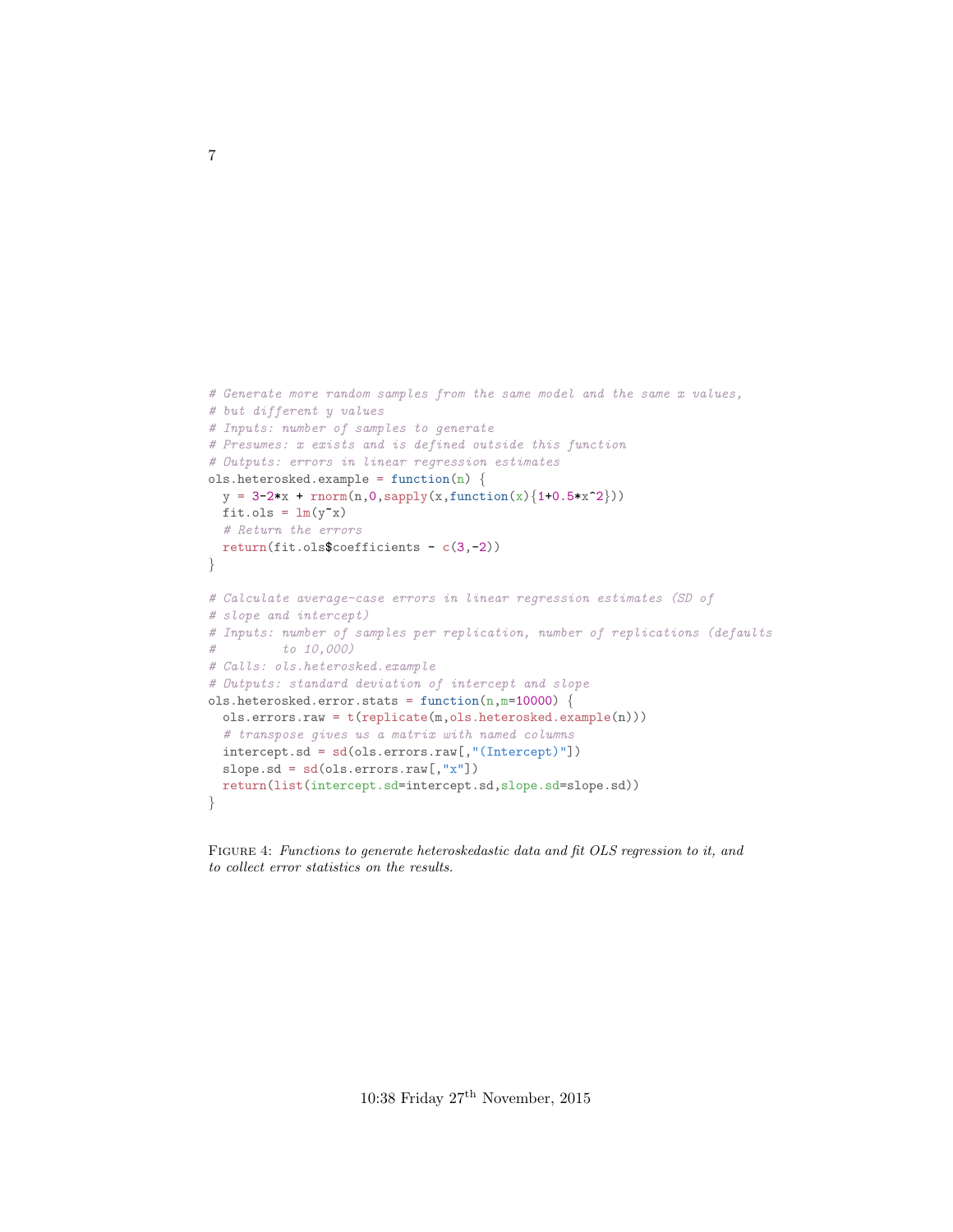<span id="page-7-1"></span>

FIGURE 5: Statistician (right) consulting the Oracle of Regression (left) about the proper weights to use to overcome heteroskedasticity. (Image from http://en. wikipedia. org/wiki/Image:<br>[Pythia1. jpg](http://en.wikipedia.org/wiki/Image:Pythia1.jpg).)

### <span id="page-7-0"></span>2.1 Weighted Least Squares as a Solution to Heteroskedasticity

Suppose we visit the Oracle of Regression (Figure [5\)](#page-7-1), who tells us that the noise has a standard deviation that goes as  $1 + x^2/2$ . We can then use this to improve our regression, by solving the weighted least squares problem rather than ordinary least squares (Figure [6\)](#page-8-0).

The estimated line is now  $2.81-1.88x$ , with reported standard errors of 0.27 and 0.17. Does this check out with simulation? (Figure [7.](#page-9-0))

Unsurprisingly, yes. The standard errors from the simulation are 0.27 for the intercept and 0.17 for the slope, so R's internal calculations are working very well.

Why does putting these weights into WLS improve things?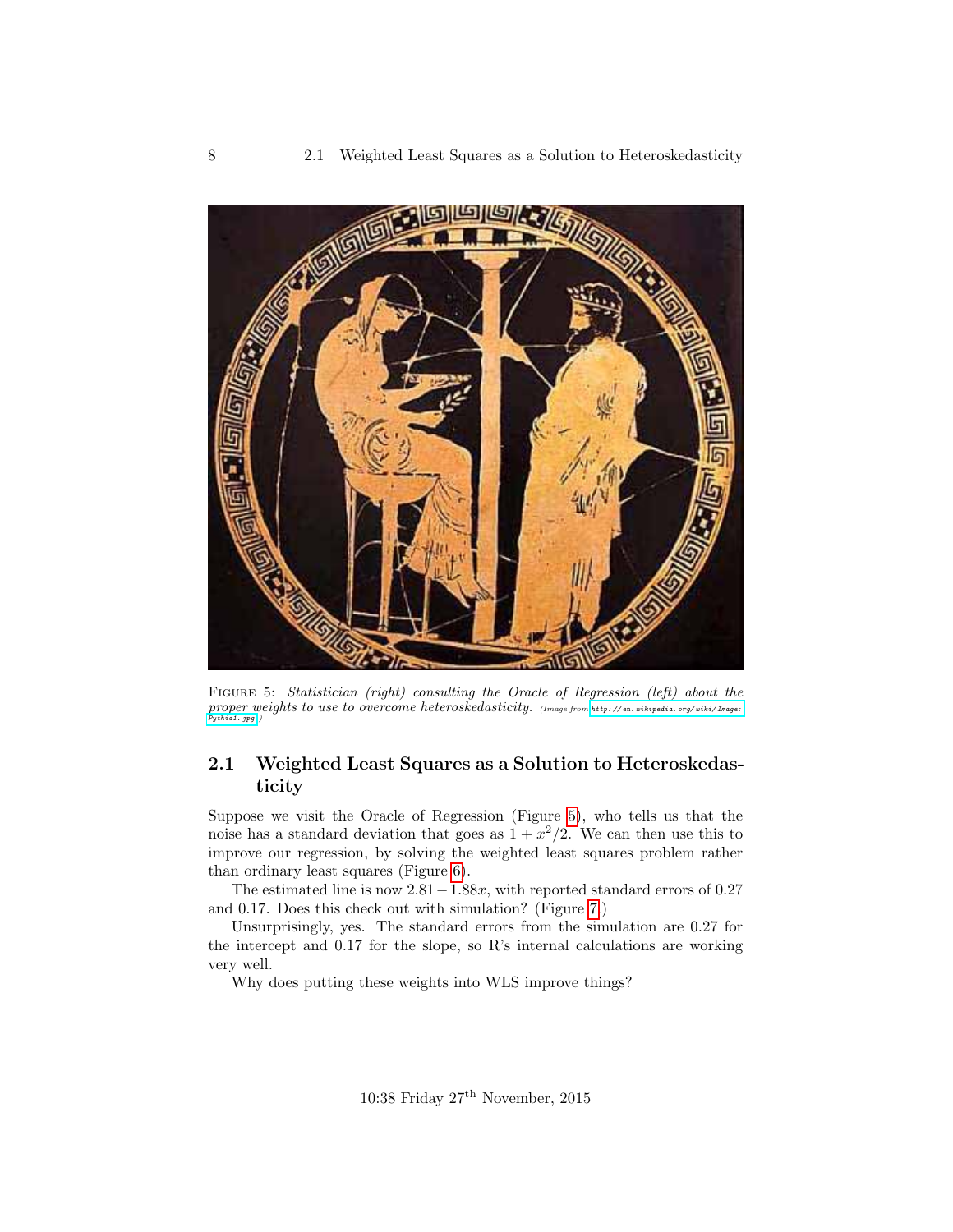<span id="page-8-0"></span>

```
# Plot the data
plot(x,y)
# Plot the true regression line
abline(a=3,b=-2,col="grey")
# Fit by ordinary least squares
fit.ols = lm(y^{\sim}x)# Plot that line
abline(fit.ols,lty="dashed")
fit.wls = lm(y^{\sim}x, weights=1/(1+0.5*x^2))abline(fit.wls,lty="dotted")
```
Figure 6: Figure [2,](#page-4-0) plus the weighted least squares regression line (dotted).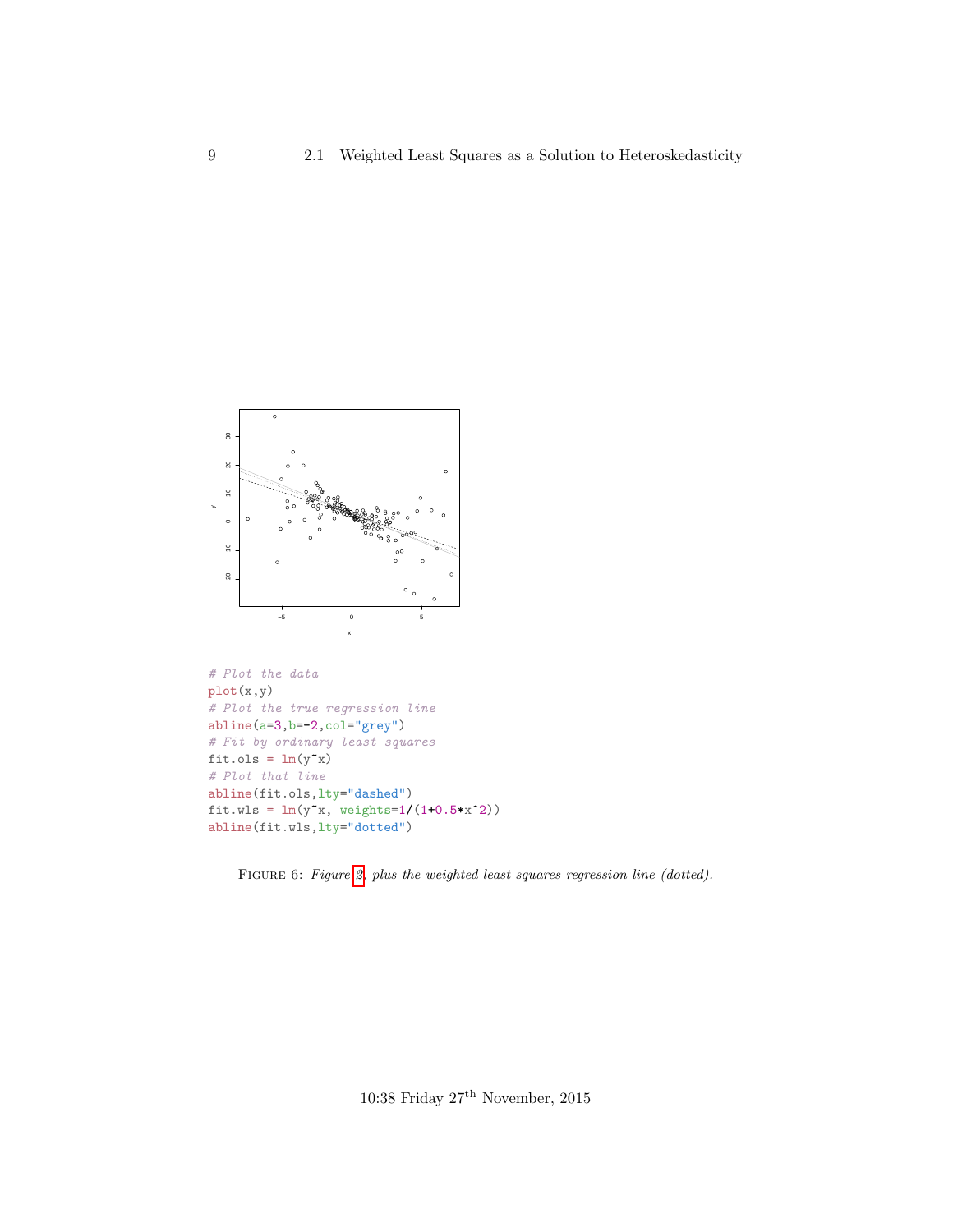```
### As previous two functions, but with weighted regression
# Generate random sample from model (with fixed x), fit by weighted least
# squares
# Inputs: number of samples
# Presumes: x fixed outside function
# Outputs: errors in parameter estimates
wls.heterosked.example = function(n) {
 y = 3-2*x + rnorm(n, 0, sapply(x, function(x) {1+0.5*x^2}))fit.wls = lm(y^x, weights=1/(1+0.5*x^2))# Return the errors
 return(fit.wls$coefficients - c(3,-2))
}
# Calculate standard errors in parameter estiamtes over many replications
# Inputs: number of samples per replication, number of replications (defaults
# to 10,000)
# Calls: wls.heterosked.example
# Outputs: standard deviation of estimated intercept and slope
wls.heterosked.error.stats = function(n,m=10000) {
 wls.errors.raw = t(replicate(m,wls.heterosked.example(n)))# transpose gives us a matrix with named columns
 intercept.sd = sd(wls.errors.raw[,"(Intercept)"])
 slope.sd = sd(wls.errors.raw[, "x"])
 return(list(intercept.sd=intercept.sd,slope.sd=slope.sd))
}
```
Figure 7: Linear regression of heteroskedastic data, using weighted least-squared regression.

10:38 Friday 27th November, 2015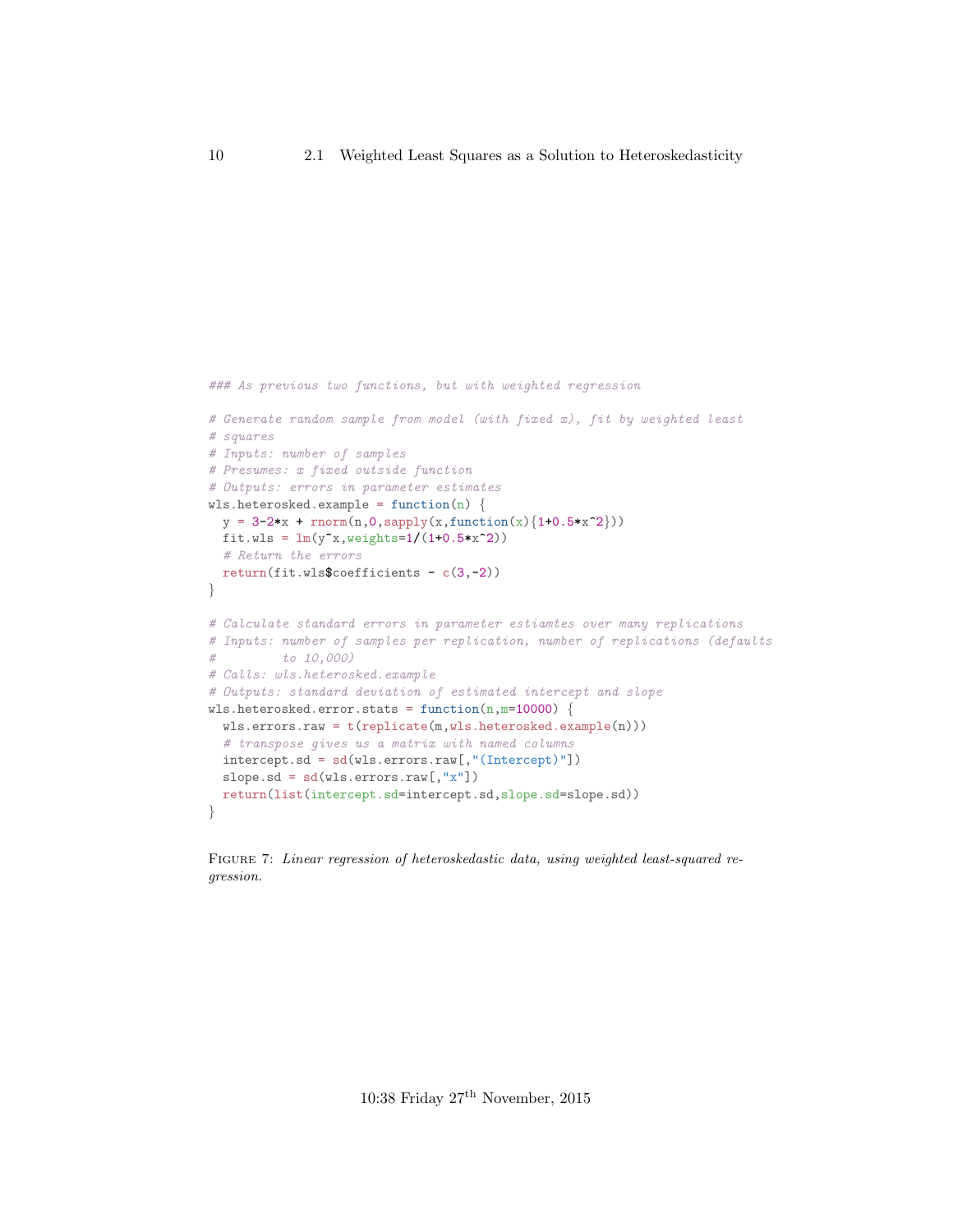### <span id="page-10-0"></span>2.2 Some Explanations for Weighted Least Squares

Qualitatively, the reason WLS with inverse variance weights works is the fol-lowing. OLS cares equally about the error at each data point.<sup>[1](#page-10-1)</sup> Weighted least squares, naturally enough, tries harder to match observations where the weights are big, and less hard to match them where the weights are small. But each  $y_i$ contains not only the true regression function  $m(x_i)$  but also some noise  $\epsilon_i$ . The noise terms have large magnitudes where the variance is large. So we should want to have small weights where the noise variance is large, because there the data tends to be far from the true regression. Conversely, we should put big weights where the noise variance is small, and the data points are close to the true regression.

The qualitative reasoning in the last paragraph doesn't explain why the weights should be inversely proportional to the variances,  $w_i \propto 1/\sigma_i^2$  — why not  $w_i \propto 1/\sigma_i$ , for instance? Look at the equation for the WLS estimates again:

$$
\widehat{\beta}_{WLS} = (\mathbf{x}^T \mathbf{w} \mathbf{x})^{-1} \mathbf{x}^T \mathbf{w} \mathbf{y}
$$
\n(7)

Imagine holding x constant, but repeating the experiment multiple times, so that we get noisy values of y. In each experiment,  $Y_i = \mathbf{x}_i \beta + \epsilon_i$ , where  $\mathbb{E}[\epsilon_i|\mathbf{x}] = 0$  and  $\text{Var}[\epsilon_i|\mathbf{x}] = \sigma_i^2$ . So

$$
\widehat{\beta}_{WLS} = (\mathbf{x}^T \mathbf{w} \mathbf{x})^{-1} \mathbf{x}^T \mathbf{w} \mathbf{x} \beta + (\mathbf{x}^T \mathbf{w} \mathbf{x})^{-1} \mathbf{x}^T \mathbf{w} \epsilon
$$
\n
$$
= \beta + (\mathbf{x}^T \mathbf{w} \mathbf{x})^{-1} \mathbf{x}^T \mathbf{w} \epsilon
$$
\n(8)

Since  $\mathbb{E}[\epsilon|\mathbf{x}] = 0$ , the WLS estimator is unbiased:

<span id="page-10-2"></span>
$$
\mathbb{E}\left[\widehat{\beta}_{WLS}|\mathbf{x}\right] = \beta\tag{10}
$$

In fact, for the  $j<sup>th</sup>$  coefficient,

$$
\widehat{\beta}_j = \beta_j + [(\mathbf{x}^T \mathbf{w} \mathbf{x})^{-1} \mathbf{x}^T \mathbf{w} \epsilon]_j \tag{11}
$$

$$
= \beta_j + \sum_{i=1}^n k_{ji}(w)\epsilon_i \tag{12}
$$

where in the last line I have bundled up  $(\mathbf{x}^T \mathbf{w} \mathbf{x})^{-1} \mathbf{x}^T \mathbf{w}$  as a matrix  $\mathbf{k}(w)$ , with the argument to remind us that it depends on the weights. Since the WLS estimate is unbiased, it's natural to want it to also have a small variance, and

$$
\text{Var}\left[\widehat{\beta}_j\right] = \sum_{i=1}^n k_{ji}(w)\sigma_i^2 \tag{13}
$$

It can be shown — the result is called the generalized Gauss-Markov theorem — that picking weights to minimize the variance in the WLS estimate

<span id="page-10-1"></span><sup>&</sup>lt;sup>1</sup>Less anthropomorphically, the objective function in Eq. [1](#page-1-2) has the same derivative with respect to the squared error at each point,  $\frac{\partial MSE}{\partial e_i^2} = \frac{1}{n}$ .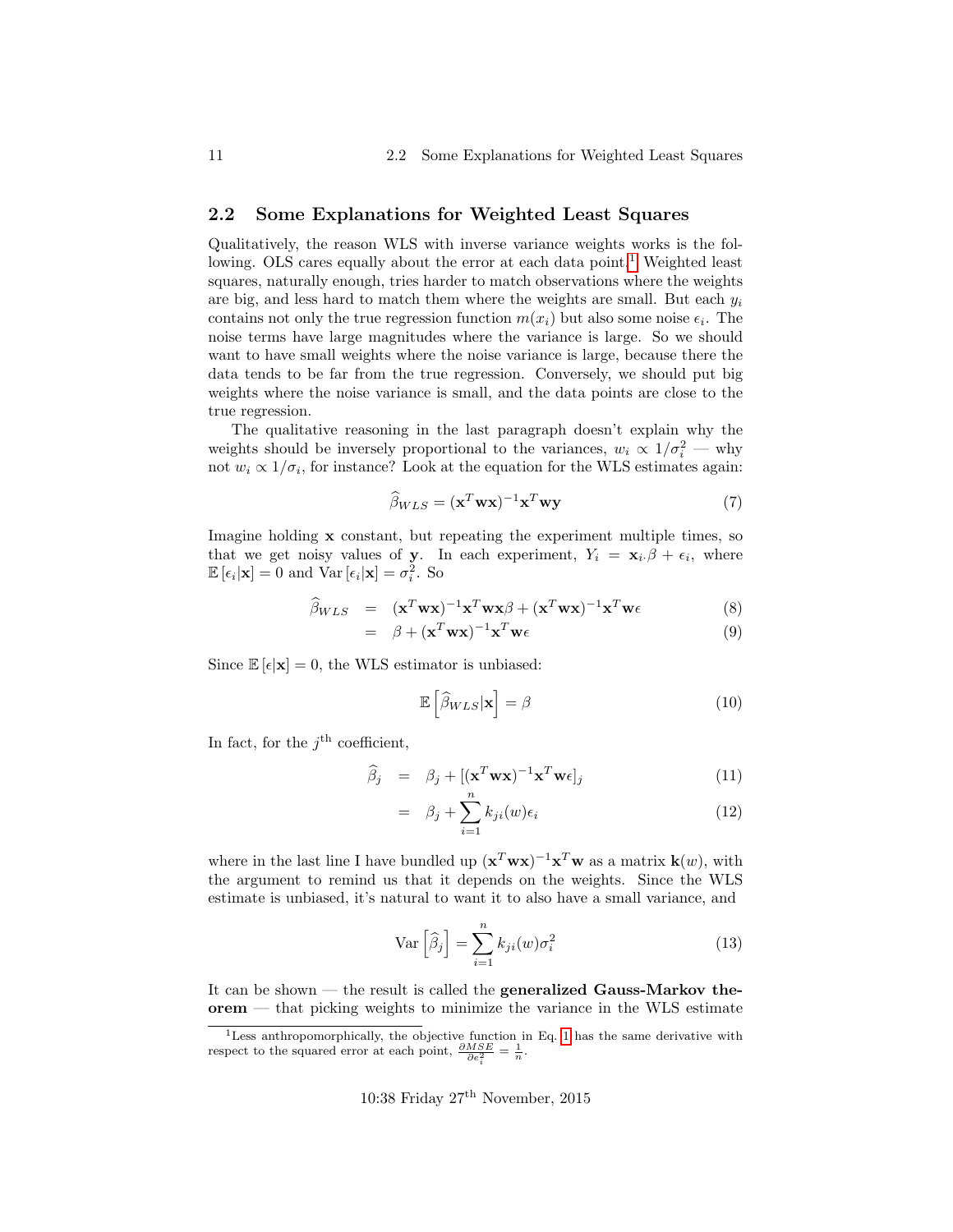has the unique solution  $w_i = 1/\sigma_i^2$ . It does not require us to assume the noise is Gaussian, but the proof does need a few tricks (see §[3\)](#page-11-0).

A less general but easier-to-grasp result comes from adding the assumption that the noise around the regression line is Gaussian — that

<span id="page-11-3"></span>
$$
Y = \beta_0 + \beta_1 X_1 + \ldots + \beta_p X_p + \epsilon, \ \epsilon \sim \mathcal{N}(0, \sigma_x^2)
$$
 (14)

The log-likelihood is then (Exercise [2\)](#page-26-4)

<span id="page-11-4"></span>
$$
-\frac{n}{2}\ln 2\pi - \frac{1}{2}\sum_{i=1}^{n}\log \sigma_i^2 - \frac{1}{2}\sum_{i=1}^{n}\frac{(y_i - \mathbf{x}_i.\mathbf{b})^2}{\sigma_i^2}
$$
(15)

If we maximize this with respect to  $\beta$ , everything except the final sum is irrelevant, and so we minimize

$$
\sum_{i=1}^{n} \frac{(y_i - \mathbf{x}_i, \mathbf{b})^2}{\sigma_i^2}
$$
 (16)

which is just weighted least squares with  $w_i = 1/\sigma_i^2$ . So, if the probabilistic assumption holds, WLS is the efficient maximum likelihood estimator.

# <span id="page-11-0"></span>3 The Gauss-Markov Theorem

We've seen that when we do weighted least squares, our estimates of  $\beta$  are linear in  $\mathbf{Y}$ , and unbiased (Eq. [10\)](#page-10-2):

$$
\widehat{\beta_{WLS}} = (\mathbf{x}^T \mathbf{w} \mathbf{x})^{-1} \mathbf{x}^T \mathbf{w} \mathbf{y}
$$
 (17)

$$
\mathbb{E}\left[\widehat{\beta_{WLS}}\right] = \beta \tag{18}
$$

What we'd like to show is that using the weights  $w_i = 1/\sigma_i^2$  is somehow optimal. Like any optimality result, it is crucial to lay out carefully the range of possible alternatives, and the criterion by which those alternatives will be compared. The classical optimality result for estimating linear models is the Gauss-Markov theorem, which takes the range of possibilities to be linear, unbiased estimators of  $\beta$ , and the criterion to be variance of the estimator. I will return to both these choices at the end of this section.

Any linear estimator, say  $\beta$ , could be written as

$$
\beta = qy
$$

where **q** would be a  $(p+1) \times n$  matrix, in general a function of **x**, weights, the phase of the moon, etc. (For OLS,  $\mathbf{q} = (\mathbf{x}^T \mathbf{x})^{-1} \mathbf{x}^T$ .) For  $\tilde{\beta}$  to be an unbiased estimator, we must have

$$
\mathbb{E}\left[\mathbf{q}\mathbf{Y}\vert\mathbf{x}\right]=\mathbf{q}\mathbf{x}\beta=\beta
$$

Since this must hold for all  $\beta$  and all **x**, we have to have  $qx = I^2$  $qx = I^2$  (Sanity check: this works for OLS.) The variance is then

<span id="page-11-2"></span>
$$
Var\left[\mathbf{q}\mathbf{Y}|\mathbf{x}\right] = \mathbf{q}Var\left[\epsilon|\mathbf{x}\right]\mathbf{q}^T = \mathbf{q}\Sigma\mathbf{q}
$$
\n(19)

<span id="page-11-1"></span><sup>&</sup>lt;sup>2</sup>This doesn't mean that  $\mathbf{q} = \mathbf{x}^{-1}$ ; x doesn't have an inverse!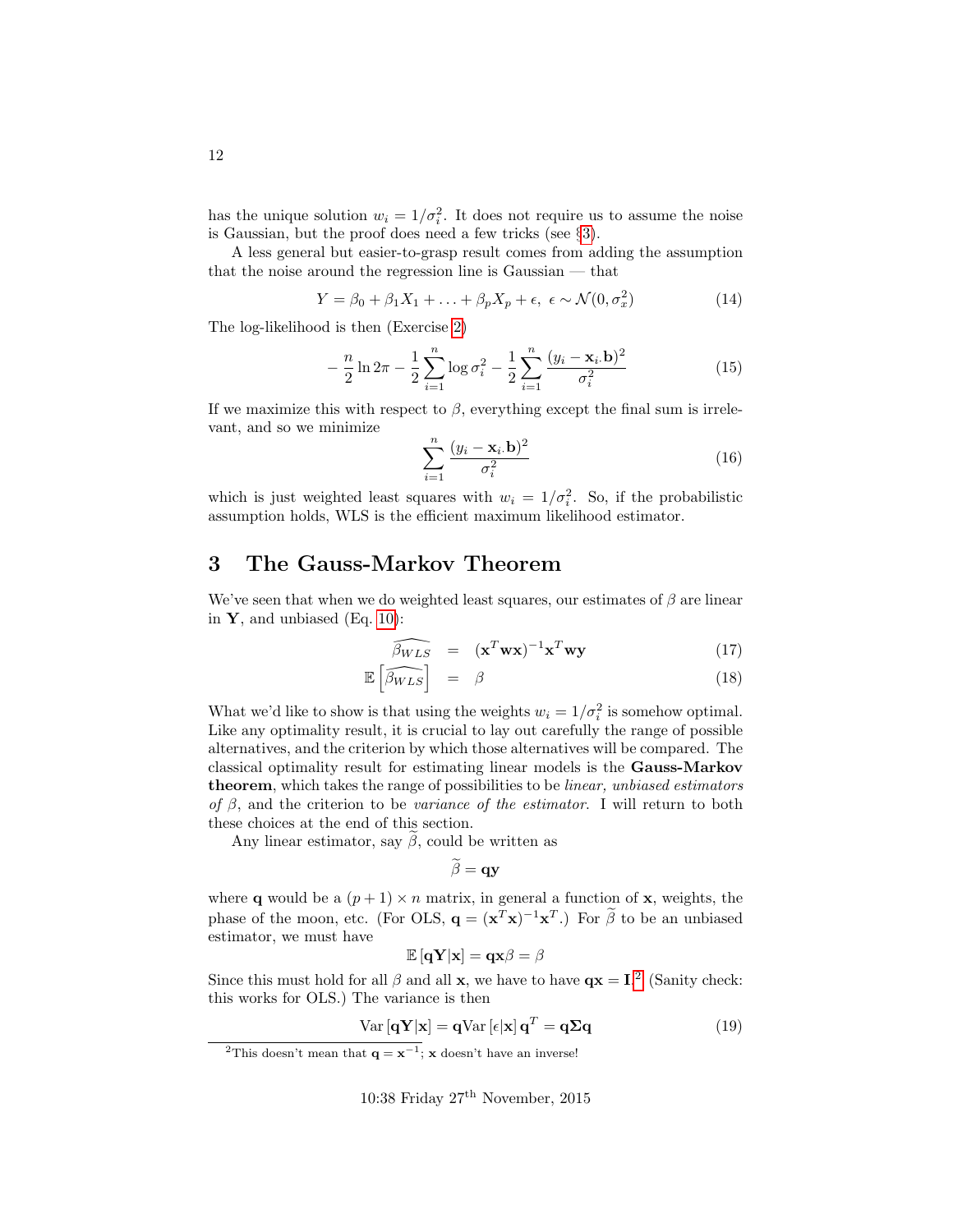where I abbreviate the mouthful Var  $[\epsilon] \mathbf{x}$  by  $\Sigma$ . We could then try to differentiate this with respect to q, set the derivative to zero, and solve, but this gets rather messy, since in addition to the complications of matrix calculus, we'd need to enforce the unbiasedness constraint  $\mathbf{q} \mathbf{x} = \mathbf{I}$  somehow.

Instead of the direct approach, we'll use a classic piece of trickery. Set

$$
\mathbf{k} \equiv (\mathbf{x}^T\mathbf{\Sigma}^{-1}\mathbf{x})^{-1}\mathbf{x}^T\mathbf{\Sigma}^{-1}
$$

which is the estimating matrix for weighted least squares. Now, whatever **q** might be, we can always write

<span id="page-12-0"></span>
$$
\mathbf{q} = \mathbf{k} + \mathbf{r} \tag{20}
$$

for some matrix r. The unbiasedness constraint on q translates into

$$
\mathbf{r}\mathbf{x}=\mathbf{0}
$$

because  $kx = I$ . Now we substitute Eq. [20](#page-12-0) into Eq. [19:](#page-11-2)

$$
Var\left[\tilde{\beta}\right] = (\mathbf{k} + \mathbf{r})\Sigma(\mathbf{k} + \mathbf{r})^T
$$
\n(21)

$$
= (\mathbf{k} + \mathbf{r})\Sigma^{-1}(\mathbf{k} + \mathbf{r})^T
$$
 (22)

$$
= \mathbf{k} \Sigma \mathbf{k}^T + \mathbf{r} \Sigma \mathbf{k}^T + \mathbf{k} \Sigma \mathbf{r}^T + \mathbf{r} \Sigma \mathbf{r}^T
$$
 (23)

$$
= (\mathbf{x}^T \Sigma^{-1} \mathbf{x})^{-1} \mathbf{x}^T \Sigma^{-1} \Sigma \Sigma^{-1} \mathbf{x} (\mathbf{x}^T \Sigma^{-1} \mathbf{x})^{-1}
$$
  
+
$$
\mathbf{r} \Sigma \Sigma^{-1} \mathbf{x} (\mathbf{x}^T \Sigma^{-1} \mathbf{x})^{-1}
$$
 (24)

$$
+(\mathbf{x}^{T}\mathbf{\Sigma}^{-1}\mathbf{x})^{-1}\mathbf{x}^{T}\mathbf{\Sigma}^{-1}\mathbf{\Sigma}\mathbf{r}^{T}
$$
  
\n
$$
+(\mathbf{x}^{T}\mathbf{\Sigma}^{-1}\mathbf{x})^{-1}\mathbf{x}^{T}\mathbf{\Sigma}^{-1}\mathbf{\Sigma}\mathbf{r}^{T}
$$
  
\n
$$
=(\mathbf{x}^{T}\mathbf{\Sigma}^{-1}\mathbf{x})^{-1}\mathbf{x}^{T}\mathbf{\Sigma}^{-1}\mathbf{x}(\mathbf{x}^{T}\mathbf{\Sigma}^{-1}\mathbf{x})^{-1}
$$
  
\n
$$
+\mathbf{r}\mathbf{x}(\mathbf{x}^{T}\mathbf{\Sigma}^{-1}\mathbf{x})^{-1}+(\mathbf{x}^{T}\mathbf{\Sigma}^{-1}\mathbf{x})^{-1}\mathbf{x}^{T}\mathbf{r}^{T}
$$
  
\n
$$
+(\mathbf{r}\mathbf{\Sigma}\mathbf{r}^{T})
$$
  
\n
$$
=(\mathbf{x}^{T}\mathbf{\Sigma}^{-1}\mathbf{x})^{-1}+\mathbf{r}\mathbf{\Sigma}\mathbf{r}^{T}
$$
  
\n(26)

where the last step uses the fact that  $\mathbf{rx} = \mathbf{0}$  (and so  $\mathbf{x}^T \mathbf{r}^T = \mathbf{0}^T$ ).

Since  $\Sigma$  is a covariance matrix, it's positive definite, meaning that  $a\Sigma a^T \geq 0$ for any vector a. This applies in particular to the vector  $\mathbf{r}_i$ , i.e., the i<sup>th</sup> row of r. But

$$
\text{Var}\left[\tilde{\beta}_i\right] = (\mathbf{x}^T \mathbf{\Sigma}^{-1} \mathbf{x})_{ii}^{-1} + \mathbf{r}_i \mathbf{w_0}^{-1} \mathbf{r}_i^T
$$

which must therefore be strictly larger than  $(\mathbf{x}^T \mathbf{\Sigma}^{-1} \mathbf{x})_{ii}^{-1}$ , the variance we'd get from using weighted least squares.

We conclude that WLS, with the weight matrix  $w$  equal to the inverse variance matrix  $\Sigma^{-1}$ , the least variance among all possible linear, unbiased estimators of the regression coefficients.

Notes: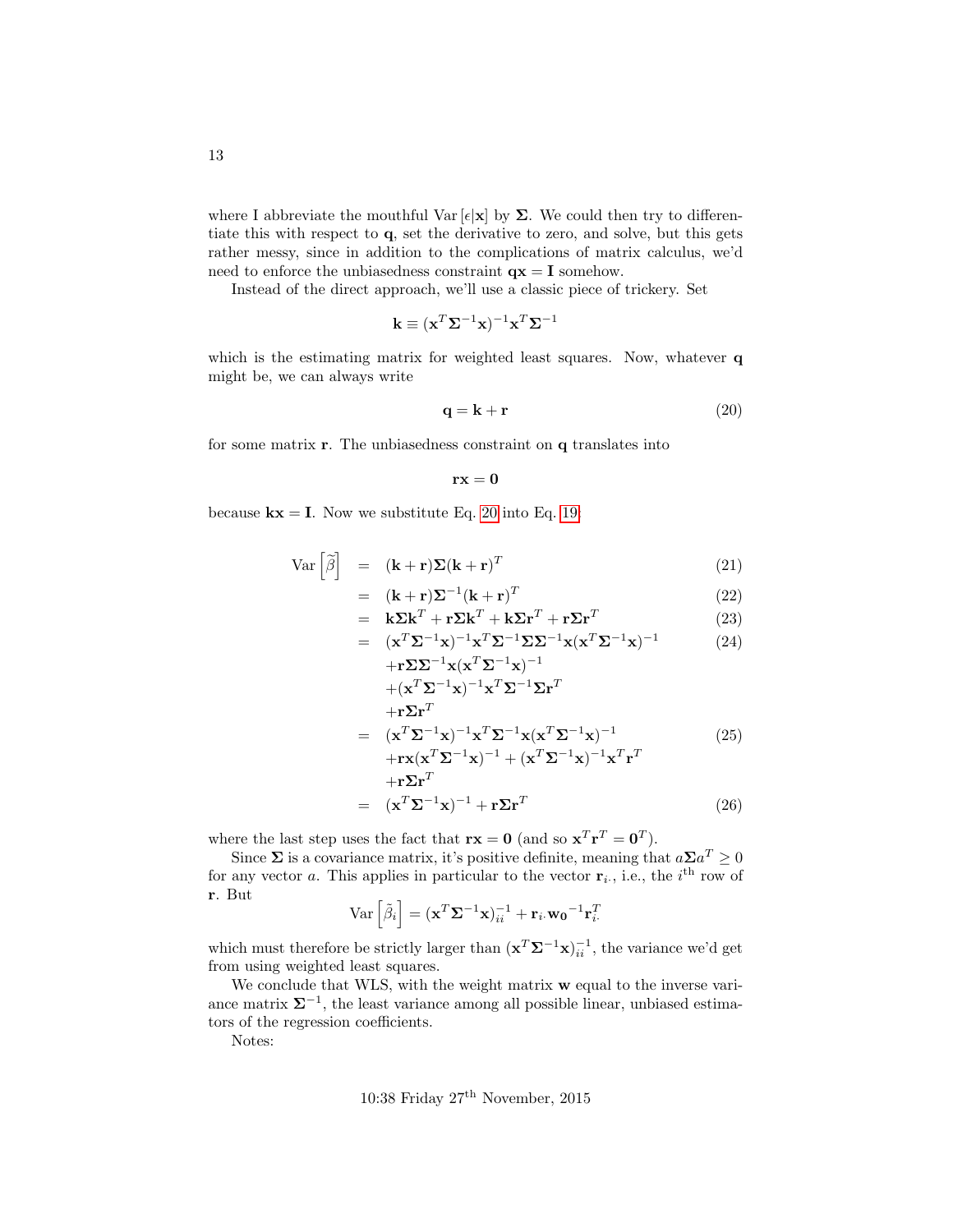<span id="page-13-1"></span>

FIGURE 8: The Oracle may be out (left), or too creepy to go visit (right). What then? (Left, the sacred oak of the Oracle of Dodona, copyright 2006 by Flickr user "essayen", [http: // flickr. com/ photos/ essayen/ 245236125/](http://flickr.com/photos/essayen/245236125/) ; right, the entrace to the cave of the Sibyl of Cumæ, copyright 2005 by Flickr user "pverdicchio", [http: // flickr.](http://flickr.com/photos/occhio/17923096/) [com/ photos/ occhio/ 17923096/](http://flickr.com/photos/occhio/17923096/) . Both used under Creative Commons license.)

- 1. If all the noise variances are equal, then we've proved the optimality of OLS.
- 2. The theorem doesn't rule out linear, biased estimators with smaller variance. As an example, albeit a trivial one, 0y is linear and has variance 0, but is (generally) very biased.
- 3. The theorem also doesn't rule out non-linear unbiased estimators of smaller variance. Or indeed non-linear biased estimators of even smaller variance.
- 4. The proof actually doesn't require the variance matrix to be diagonal.

### <span id="page-13-0"></span>4 Finding the Variance and Weights

All of this was possible because the Oracle told us what the variance function was. What do we do when the Oracle is not available (Figure [8\)](#page-13-1)?

Sometimes we can work things out for ourselves, without needing an oracle.

- We know, empirically, the precision of our measurement of the response variable — we know how precise our instruments are, or the response is really an average of several measurements so we can use their standard deviations, etc.
- We know how the noise in the response must depend on the input variables. For example, when taking polls or surveys, the variance of the proportions we find should be inversely proportional to the sample size. So we can make the weights proportional to the sample size.

Both of these outs rely on kinds of background knowledge which are easier to get in the natural or even the social sciences than in many industrial applications. However, there are approaches for other situations which try to use the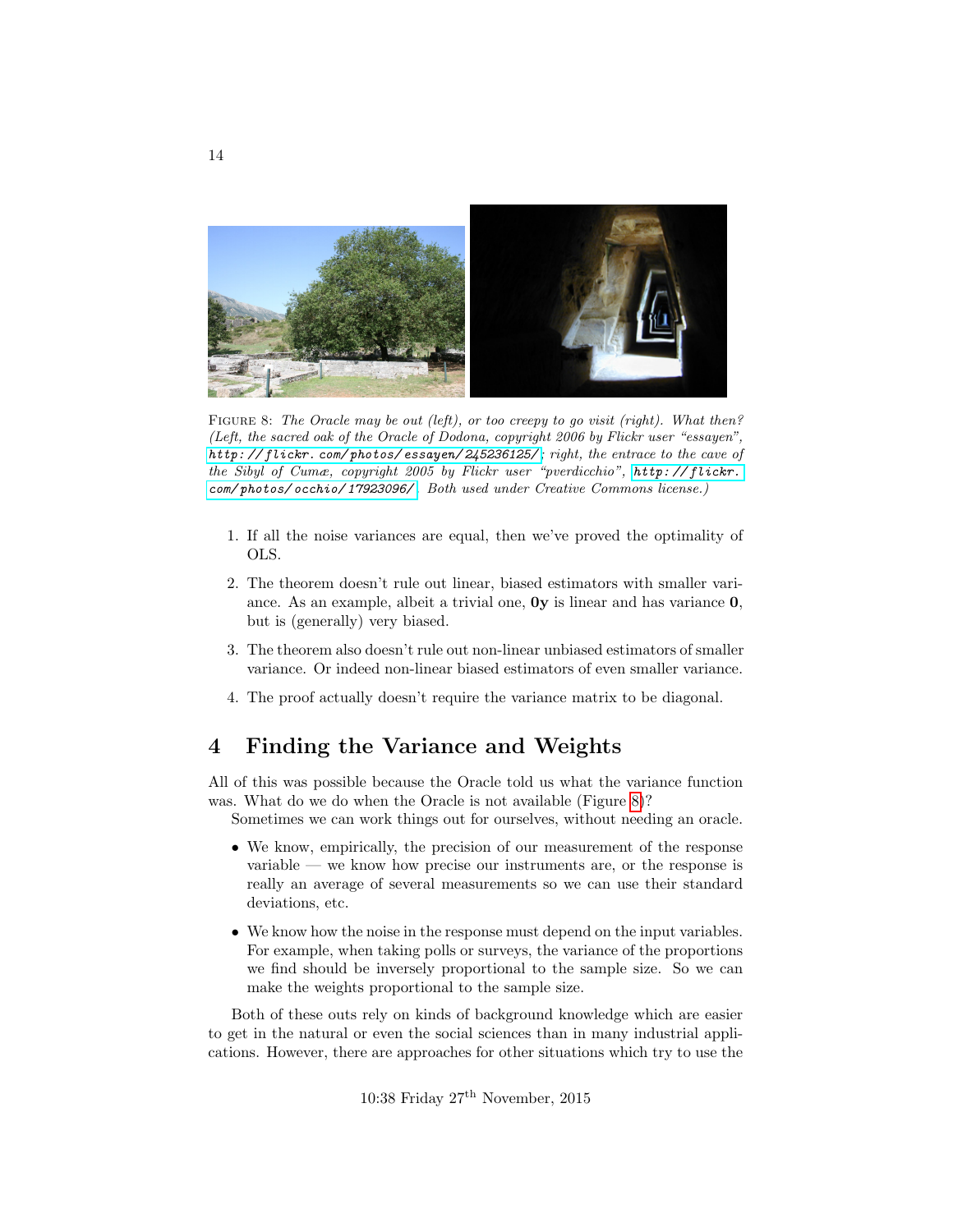observed residuals to get estimates of the heteroskedasticity; this is the topic of the next section.

### <span id="page-14-0"></span>4.1 Variance Based on Probability Considerations

There are a number of situations where we can reasonably base judgments of variance, or measurement variance, on elementary probability.

Multiple measurements The easiest case is when our measurements of the response are actually averages over individual measurements, each with some variance  $\sigma^2$ . If some  $Y_i$  are based on averaging more individual measurements than others, there will be heteroskedasticity. The variance of the average of  $n_i$  uncorrelated measurements will be  $\sigma^2/n_i$ , so in this situation we could take  $w_i \propto n_i$ .

Binomial counts Suppose our response variable is a count, derived from a binomial distribution, i.e.,  $Y_i \sim \text{Binom}(n_i, p_i)$ . We would usually model  $p_i$  as a function of the predictor variables — at this level of statistical knowledge, a linear function. This would imply that  $Y_i$  had expectation  $n_i p_i$ , and variance  $n_i p_i(1 - p_i)$ . We would be well-advised to use this formula for the variance, rather than pretending that all observations had equal variance.

Proportions based on binomials If our response variable is a proportion based on a binomial, we'd see an expectation value of  $p_i$  and a variance of  $p_i(1-p_i)$  $\frac{1-p_i}{n_i}$ . Again, this is not equal across different values of  $n_i$ , or for that matter different values of  $p_i$ .

**Poisson counts** Binomial counts have a hard upper limit,  $n<sub>i</sub>$ ; if the upper limit is immense or even (theoretically) infinite, we may be better off using a Poisson distribution. In such situations, the mean of the Poisson  $\lambda_i$  will be a (possibly-linear) function of the predictors, and the variance will also be equal to  $\lambda_i$ .

Other counts The binomial and Poisson distributions rest on independence across "trials" (whatever those might be). There are a range of discrete probability models which allow for correlation across trials (leadings to more or less variance). These may, in particular situations, be more appropriate.

#### <span id="page-14-1"></span>4.1.1 Example: The Economic Mobility Data

The data set on economic mobility we've used in a number of assignments and examples actually contains a bunch of other variables in addition to the covariates we've looked at (short commuting times and latitude and longitude). While reserving the full data set for later use, let's look one of the additional covariates, namely population.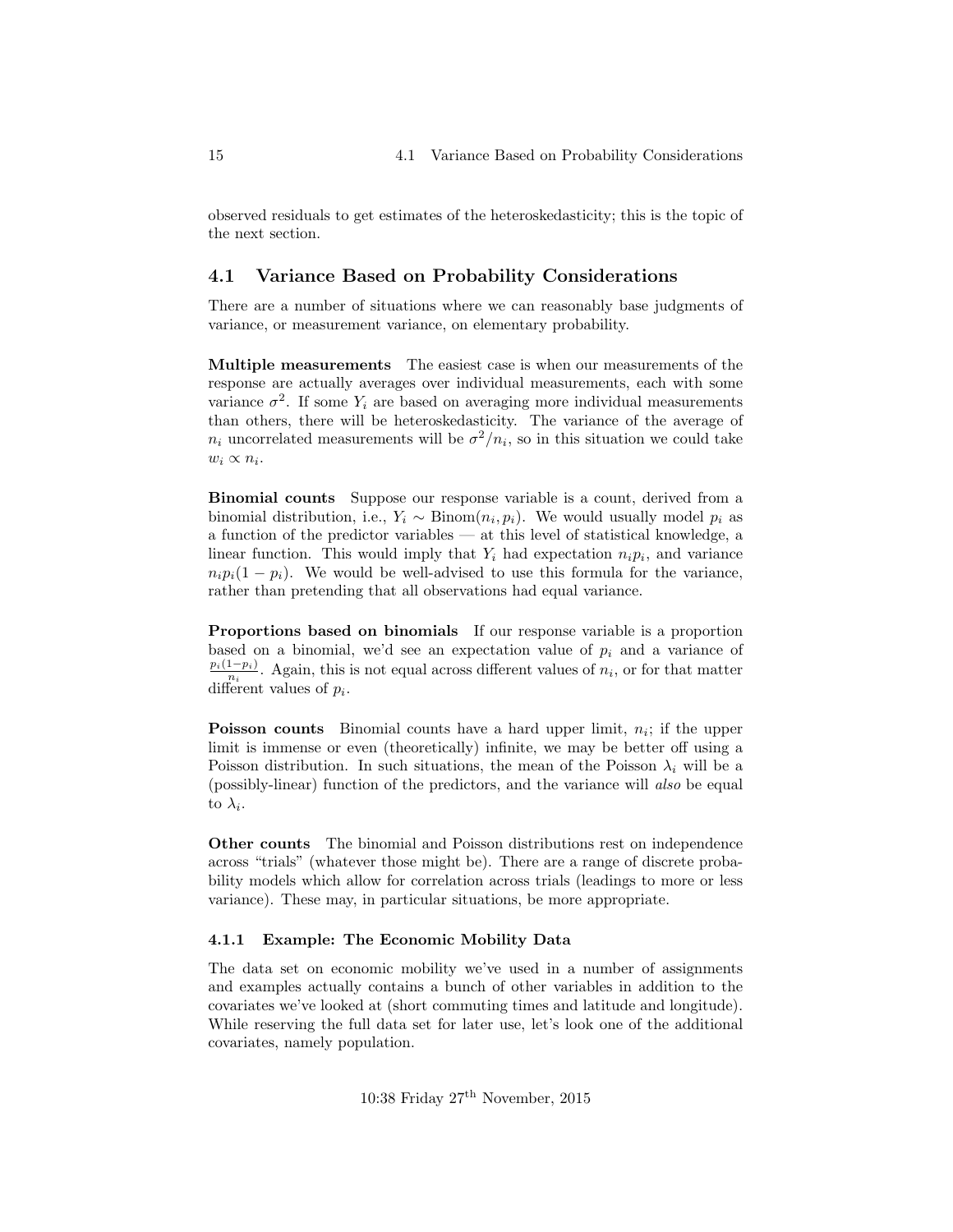To see why this might be relevant, recall that our response variable is the fraction of children who, in each community, were born into the lowest 20% of the income distribution during 1980–1982 and nonetheless make it into the top 20% by age 30, we're looking at a proportion. Different communities will have had different numbers of children born in the relevant period, generally proportional to their total population. Treating the observed fraction for New York City as being just as far from its *expected* rate of mobility as that for Piffleburg, WI is asking for trouble.

Once we have population, there is a very notable pattern: the most extreme levels of mobility are all for very small communities (Figure [9\)](#page-16-0).

While we do not know the exact number of children for each community, it is not unreasonable to take that as proportional to the total population. The binomial standard error in the observed fraction will therefore be  $\propto \sqrt{\frac{p_i(1-p_i)}{p_i}}$  $\frac{1-p_i}{n_i}$ .

#### mobility\$MobSE <- with(mobility, sqrt(Mobility\*(1-Mobility)/Population))

Let us now plot the rate of economic mobility against the fraction of workers with short commutes, and decorate it with error bars reflecting these standard errors (Figure [10\)](#page-17-0).

Now, there are reasons why this is not necessarily the last word on using weighted least squares here. One is that if we actually believed our model, we should be using the *predicted* mobility as the  $p_i$  in  $\sqrt{\frac{p_i(1-p_i)}{n_i}}$ , rather than the observed mobility. Another is that the binomial model assumes *independence* across "trials" (here, children). But, by definition, at most, and at least, 20% of the population ends up in the top 20% of the income distribution<sup>[3](#page-15-0)</sup>. It's fairly clear, however, that simply ignoring differences in the sizes of communities is unwise.

<span id="page-15-0"></span><sup>3</sup>Cf. Gore Vidal: "It is not enough to succeed; others must also fail."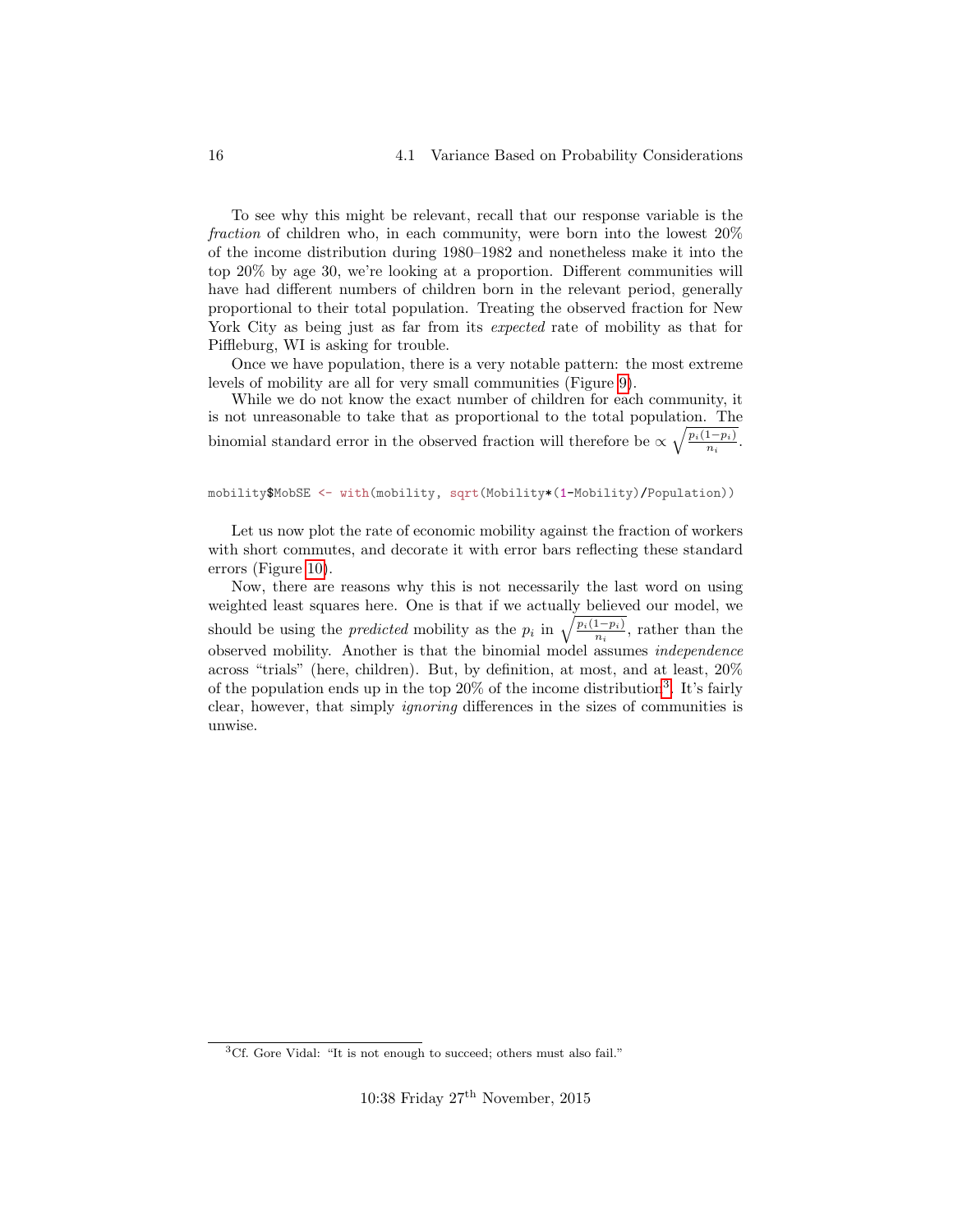<span id="page-16-0"></span>

mobility <- read.csv("http://www.stat.cmu.edu/~cshalizi/mreg/15/lectures/24--25/mobility2.csv") plot(Mobility ~ Population, data=mobility, log="x", ylim=c(0,0.5))

FIGURE 9: Rate of economic mobility plotted against population, with a logarithmic scale on the latter, horizontal axis. Notice decreasing spread at larger population.

10:38 Friday  $27^{\rm th}$  November, 2015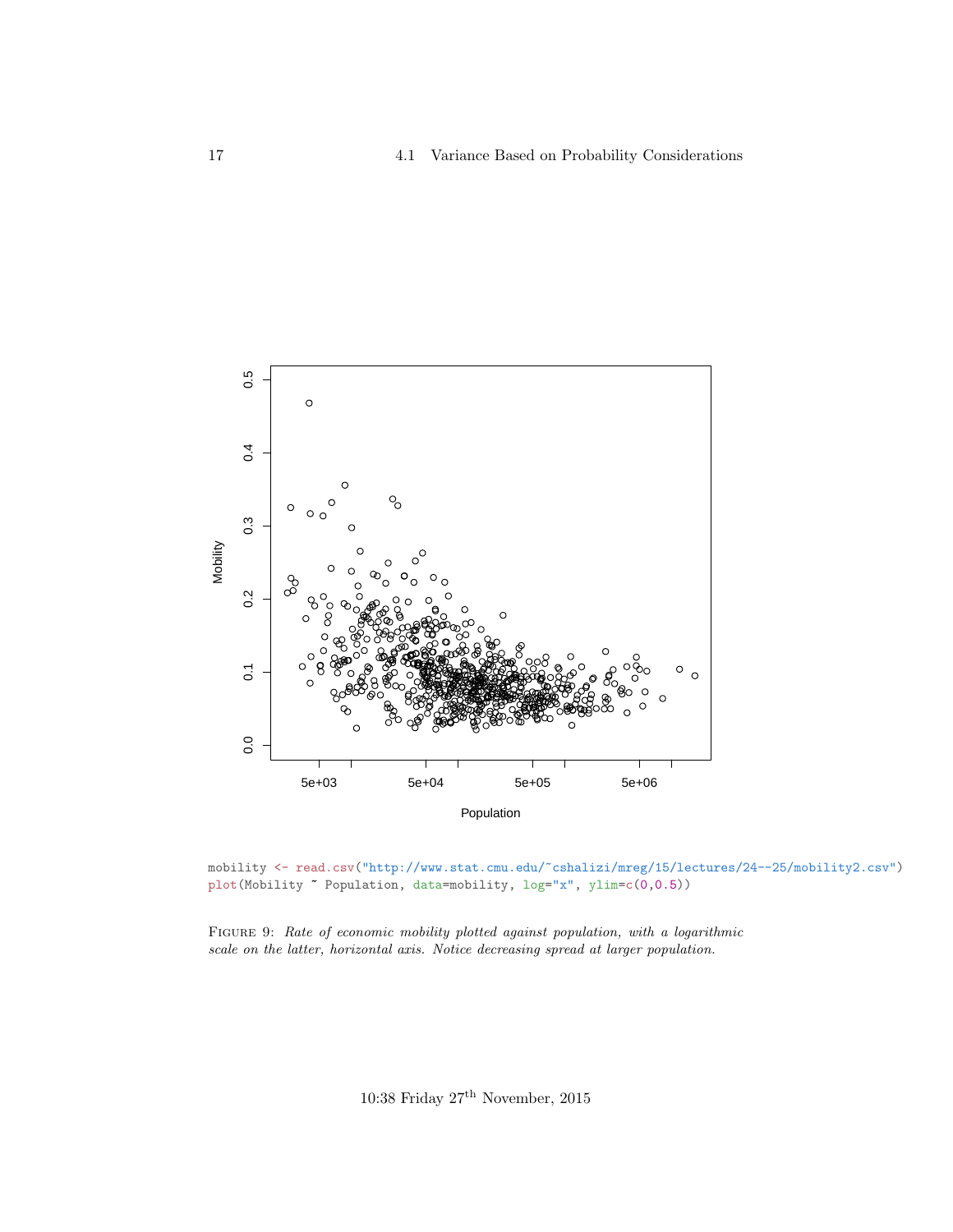<span id="page-17-0"></span>

Fraction of workers with short commutes

```
plot(Mobility ~ Commute, data=mobility,
     xlab="Fraction of workers with short commutes",
     ylab="Rate of economic mobility", pch=19, cex=0.2)
with(mobility, segments(x0=Commute, y0=Mobility+2*MobSE,
                        x1=Commute, y1=Mobility-2*MobSE, col="blue"))
mob.lm <- lm(Mobility ~ Commute, data=mobility)
mob.wlm <- lm(Mobility ~ Commute, data=mobility, weight=1/MobSE^2)
abline(mob.lm)
abline(mob.wlm, col="blue")
```
FIGURE 10: Mobility versus the fraction of workers with short commute, with  $\pm 2$ standard deviation error bars (vertical blue bars), and the OLS linear fit (black line) and weighted least squares (blue line). Note that the error bars for some larger communities are smaller than the diameter of the dots.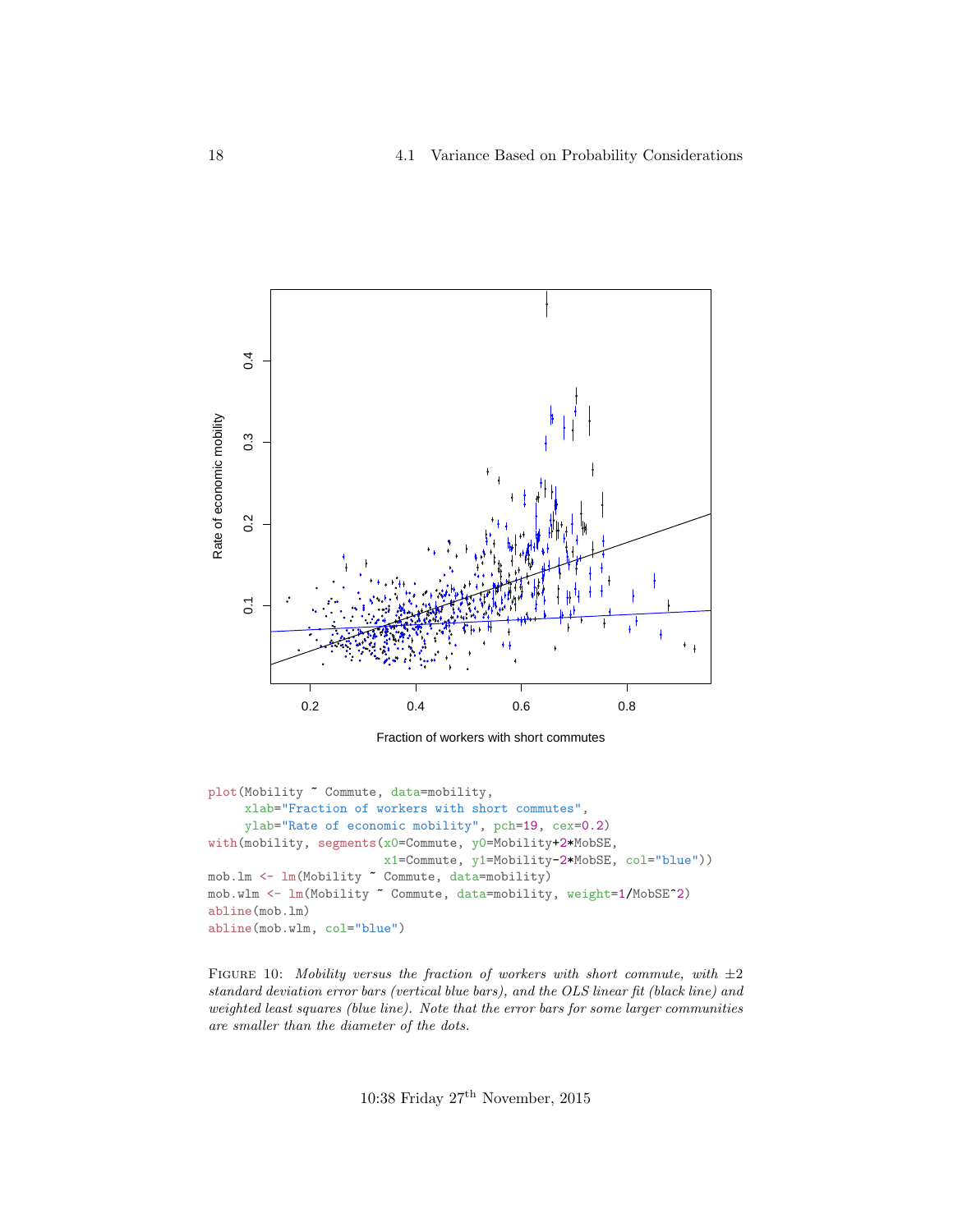### <span id="page-18-0"></span>5 Conditional Variance Function Estimation

Remember that there are two equivalent ways of defining the variance:

$$
Var[X] = \mathbb{E}\left[X^2\right] - \left(\mathbb{E}\left[X\right]\right)^2 = \mathbb{E}\left[\left(X - \mathbb{E}\left[X\right]\right)^2\right] \tag{27}
$$

The latter is more useful for us when it comes to estimating variance functions. We have already figured out how to estimate means — that's what all this previous work on smoothing and regression is for  $-$  and the deviation of a random variable from its mean shows up as a residual.

There are two generic ways to estimate conditional variances, which differ slightly in how they use non-parametric smoothing. We can call these the squared residuals method and the log squared residuals method. Here is how the first one goes.

- 1. Estimate  $m(x)$  with your favorite regression method, getting  $\hat{m}(x)$ .
- 2. Construct the **squared residuals**,  $u_i = (y_i \hat{m}(x_i))^2$ .
- 3. Use your favorite non-parametric method to estimate the conditional mean of the  $u_i$ , call it  $\widehat{q}(x)$ .
- 4. Predict the variance using  $\hat{\sigma}_x^2 = \hat{q}(x)$ .

The log-squared residuals method goes very similarly.[4](#page-18-1)

- 1. Estimate  $m(x)$  with your favorite regression method, getting  $\hat{m}(x)$ .
- 2. Construct the **log squared residuals**,  $z_i = \log (y_i \hat{m}(x_i))^2$ .
- 3. Use your favorite non-parametric method to estimate the conditional mean of the  $z_i$ , call it  $\hat{s}(x)$ .
- 4. Predict the variance using  $\hat{\sigma}_x^2 = \exp \hat{s}(x)$ .

The quantity  $y_i - \hat{m}(x_i)$  is the i<sup>th</sup> residual. If  $\hat{m} \approx m$ , then the residuals uld have mean zero. Consequently the variance of the residuals (which is should have mean zero. Consequently the variance of the residuals (which is what we want) should equal the expected squared residual. So squaring the residuals makes sense, and the first method just smoothes these values to get at their expectations.

What about the second method — why the log? Basically, this is a convenience — squares are necessarily non-negative numbers, but lots of regression methods don't easily include constraints like that, and we really don't want to predict negative variances.[5](#page-18-2) Taking the log gives us an unbounded range for the regression.

<span id="page-18-2"></span><span id="page-18-1"></span><sup>4</sup> I learned it from [Wasserman](#page-26-5) [\(2006,](#page-26-5) pp. 87–88).

 $^5$  Occasionally people do things like claiming that gene differences explains more than  $100\%$ of the variance in some psychological trait, and so environment and up-bringing contribute negative variance. Some of them — like [Alford](#page-26-6) *et al.*  $(2005)$  — even say this with a straight face.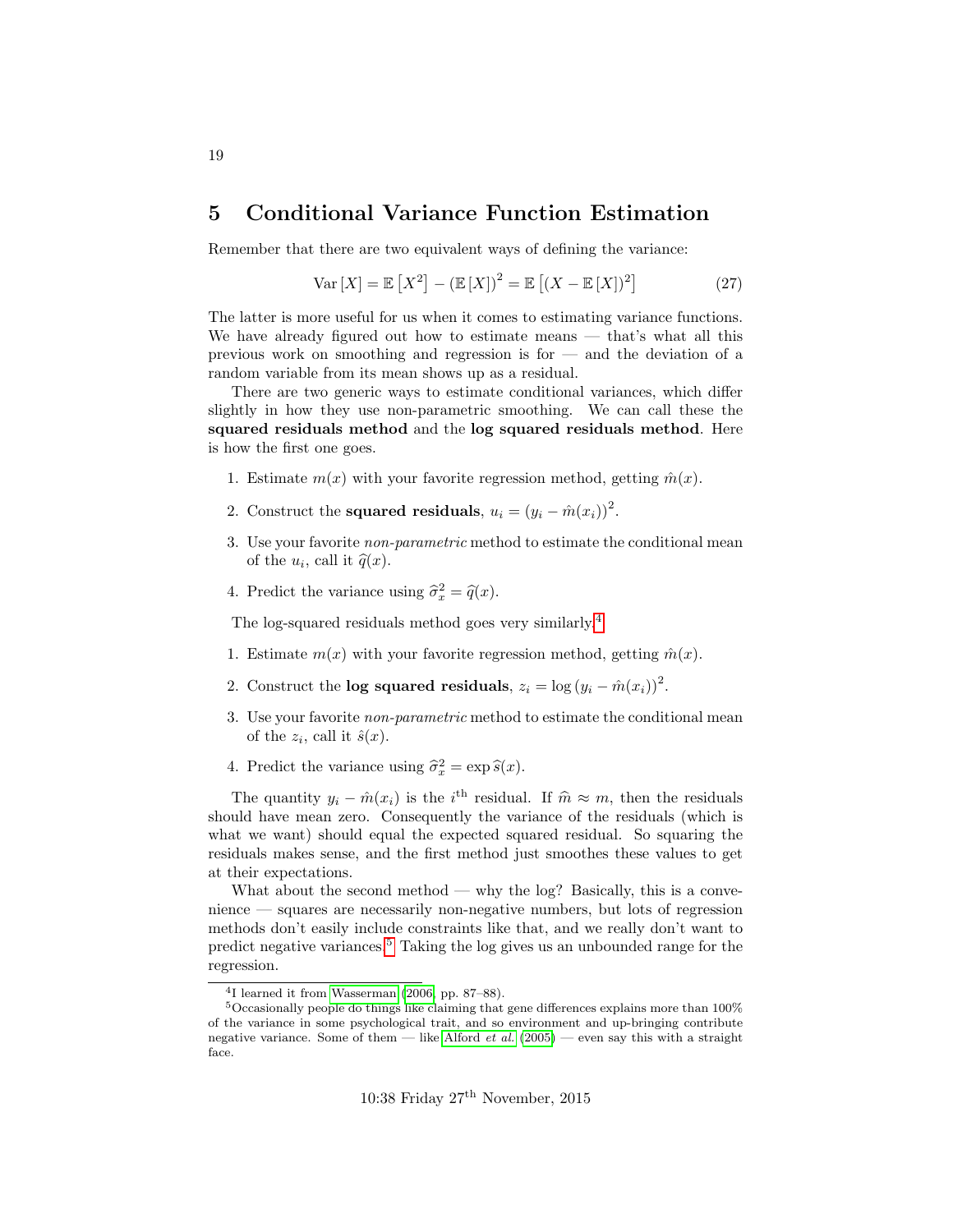Strictly speaking, we don't need to use non-parametric smoothing for either method. If we had a parametric model for  $\sigma_x^2$ , we could just fit the parametric model to the squared residuals (or their logs). But even if you think you know what the variance function should look like it, why not check it?

We came to estimating the variance function because of wanting to do weighted least squares, but these methods can be used more generally. It's often important to understand variance in its own right, and this is a general method for estimating it. Our estimate of the variance function depends on first having a good estimate of the regression function

### <span id="page-19-0"></span>5.1 Iterative Refinement of Mean and Variance: An Example

The estimate  $\hat{\sigma}_x^2$  depends on the initial estimate of the regression function  $\hat{m}(x)$ .<br>But as we saw when we looked at weighted least squares, taking beteroskedes. But, as we saw when we looked at weighted least squares, taking heteroskedasticity into account can change our estimates of the regression function. This suggests an iterative approach, where we alternate between estimating the regression function and the variance function, using each to improve the other. That is, we take either method above, and then, once we have estimated the variance function  $\hat{\sigma}_x^2$ , we re-estimate  $\hat{m}$  using weighted least squares, with weights inversely proportional to our estimated variance. Since this will concrete degree inversely proportional to our estimated variance. Since this will generally change our estimated regression, it will change the residuals as well. Once the residuals have changed, we should re-estimate the variance function. We keep going around this cycle until the change in the regression function becomes so small that we don't care about further modifications. It's hard to give a strict guarantee, but usually this sort of iterative improvement will converge.

Let's apply this idea to our example. Figure [3b](#page-5-0) already plotted the residuals from OLS. Figure [11](#page-20-0) shows those squared residuals again, along with the true variance function and the estimated variance function.

The OLS estimate of the regression line is not especially good ( $\widehat{\beta}_0 = 2.6$ ) versus  $\beta_0 = 3$ ,  $\widehat{\beta}_1 = -1.59$  versus  $\beta_1 = -2$ ), so the residuals are systematically off, but it's clear from the figure that spline smoothing of the squared residuals is picking up on the heteroskedasticity, and getting a pretty reasonable picture of the variance function.

Now we use the estimated variance function to re-estimate the regression line, with weighted least squares.

```
fit.wls1 <- lm(y^*x, weights=1/exp(var1\y))
coefficients(fit.wls1)
## (Intercept) x
## 2.037829 -1.813567
var2 <- smooth.spline(x=x, y=log(residuals(fit.wls1)^2), cv=TRUE)
```
The slope has changed substantially, and in the right direction (Figure [12a](#page-22-0)). The residuals have also changed (Figure [12b](#page-22-0)), and the new variance function is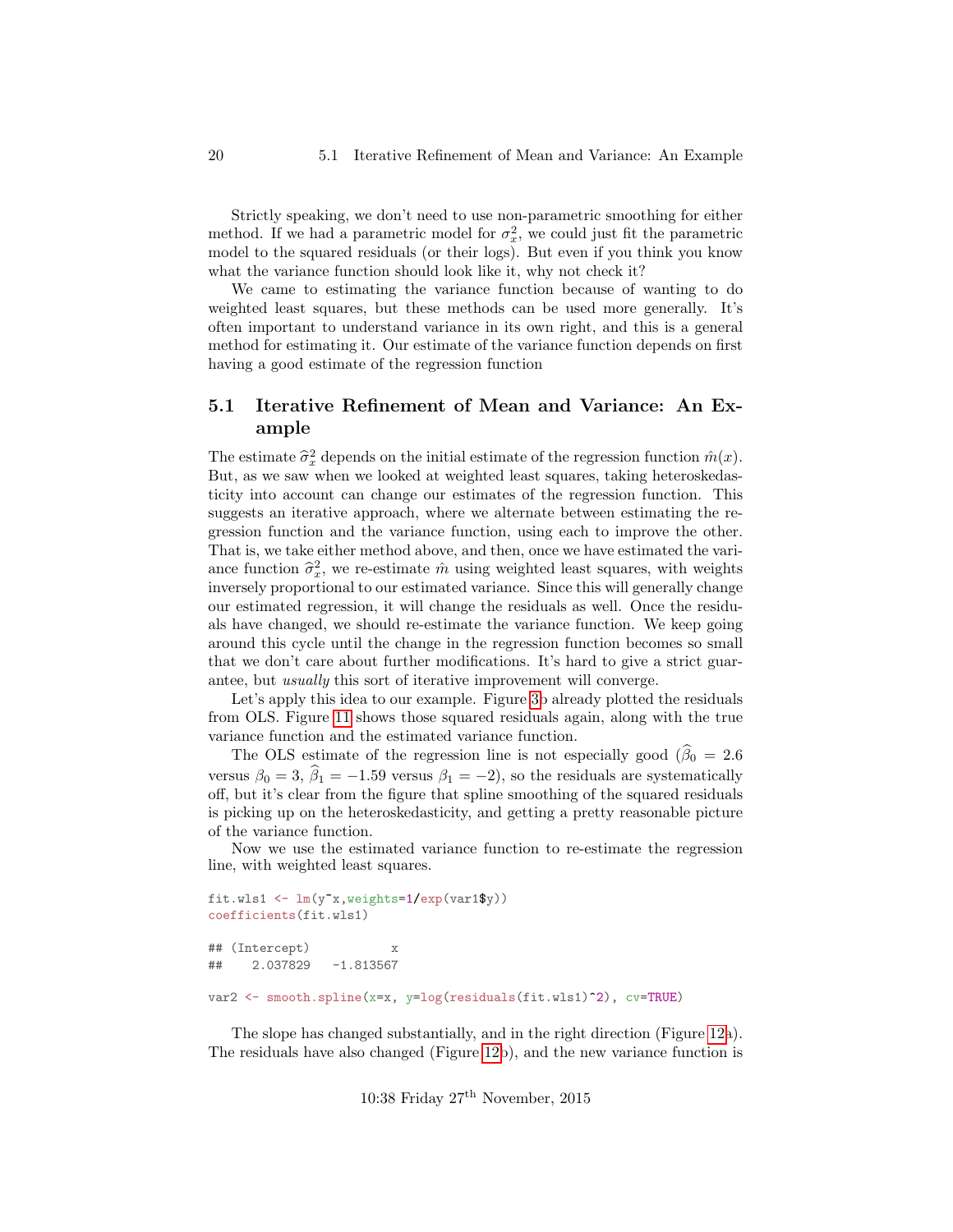<span id="page-20-0"></span>

```
plot(x,residuals(fit.ols)^2,ylab="squared residuals")
curve((1+x^2/2)^2,col="grey",add=TRUE)
var1 <- smooth.spline(x=x, y=log(residuals(fit.ols)^2), cv=TRUE)
grid.x \leftarrow seq(from=min(x), to=max(x), length.out=300)
lines(grid.x, exp(predict(var1,x=grid.x)$y))
```
FIGURE 11: Points: actual squared residuals from the OLS line. Grey curve: true variance function,  $\sigma_x^2 = (1 + x^2/2)^2$ . Black curve: spline smoothing of the squared residuals.

10:38 Friday  $27^{\rm th}$  November, 2015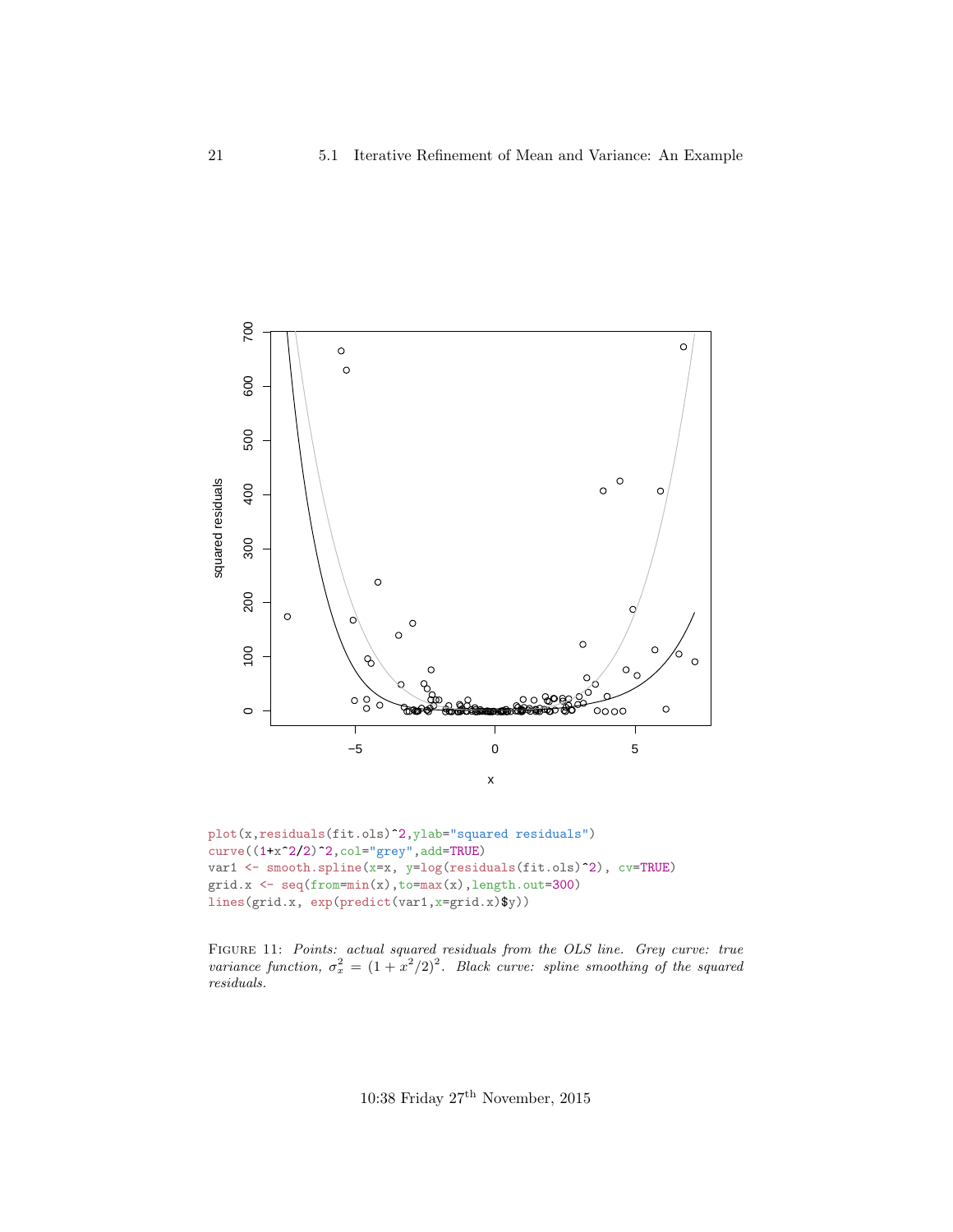closer to the truth than the old one.

Since we have a new variance function, we can re-weight the data points and re-estimate the regression:

```
fit.wls2 <- lm(y~x,weights=1/exp(var2$y))
coefficients(fit.wls2)
## (Intercept) x
## 2.115729 -1.867144
var3 <- smooth.spline(x=x, y=log(residuals(fit.wls2)^2), cv=TRUE)
```
Since we know that the true coefficients are 3 and  $-2$ , we know that this is moving in the right direction. If I hadn't told you what they were, you could still observe that the difference in coefficients between fit.wls1 and fit.wls2 is smaller than that between fit.ols and fit.wls1, which is a sign that this is converging.

I will spare you the plot of the new regression and of the new residuals. When we update a few more times:

```
fit.wls3 <- lm(y~x,weights=1/exp(var3$y))
coefficients(fit.wls3)
## (Intercept) x
## 2.113376 -1.857256
var4 <- smooth.spline(x=x, y=log(residuals(fit.wls3)^2), cv=TRUE)
fit.wls4 \leftarrow \text{lm}(y^{\star}x, \text{weights=1/exp(var4\$y)})coefficients(fit.wls4)
## (Intercept) x
## 2.121188 -1.861435
```
By now, the coefficients of the regression are changing relatively little, and we only have 150 data points, so the imprecision from a limited sample surely swamps the changes we're making, and we might as well stop.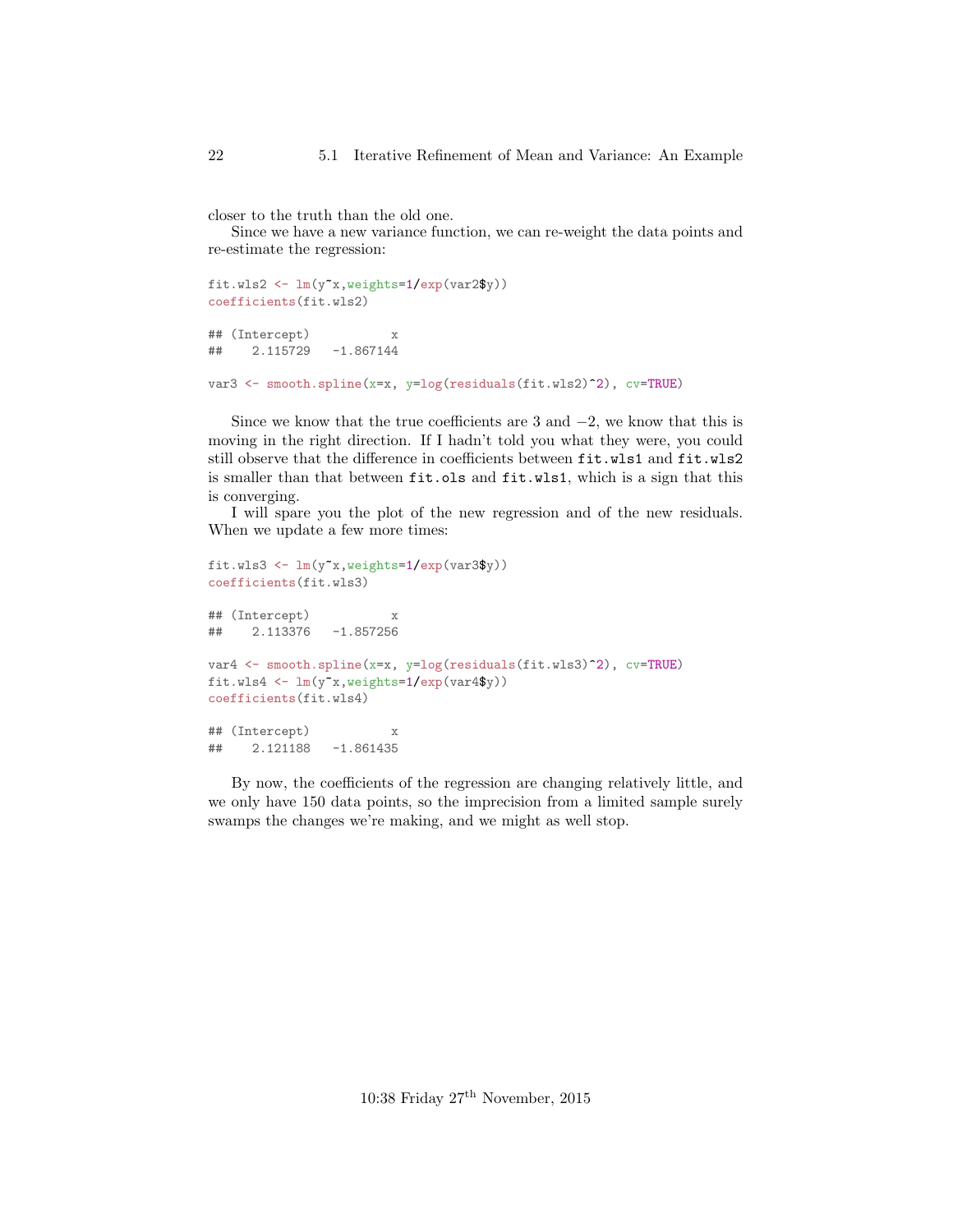<span id="page-22-0"></span>

FIGURE 12: Left: As in Figure [2,](#page-4-0) but with the addition of the weighted least squares regression line (dotted), using the estimated variance from Figure [11](#page-20-0) for weights. Right: As in Figure [11,](#page-20-0) but with the addition of the residuals from the WLS regression (black squares), and the new estimated variance function (dotted curve).

10:38 Friday 27th November, 2015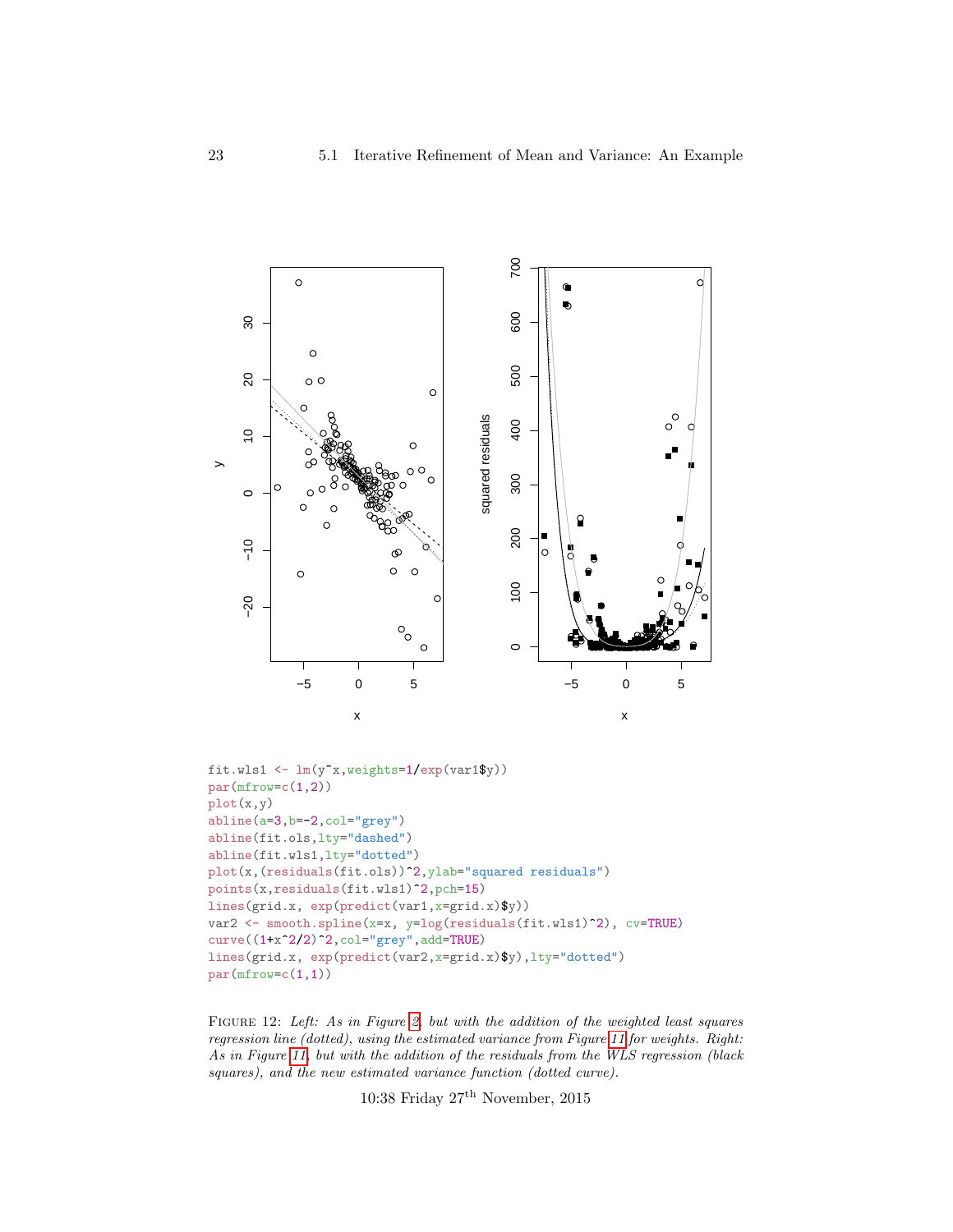Manually going back and forth between estimating the regression function and estimating the variance function is tedious. We could automate it with a function, which would look something like this:

```
iterative.wls \leq function(x, y, tol=0.01, max.iter=100) {
  iteration <- 1
  old.coefs <- NA
  regression \leftarrow \text{lm}(y^{\star}x)coefs <- coefficients(regression)
  while (is.na(old.coefs) ||
          ((max(abs(coefs - old-coefs)) > tol) && (iteration < max.iter))) {
    variance <- smooth.spline(x=x, y=log(residuals(regression)^2), cv=TRUE)
    old.coefs <- coefs
    iteration <- iteration+1
    regression \leftarrow \text{lm}(y^{\star}x, \text{weights=1/exp(variance\text{\textbf{\$y$}}))coefs <- coefficients(regression)
  }
  return(list(regression=regression,variance=variance,iterations=iteration))
}
```
This starts by doing an unweighted linear regression, and then alternates between WLS for the getting the regression and spline smoothing for getting the variance. It stops when no parameter of the regression changes by more than tol, or when it's gone around the cycle  $max.$ iter times.<sup>[6](#page-23-1)</sup> This code is a bit too inflexible to be really "industrial strength" (what if we wanted to use a data frame, or a more complex regression formula?), but shows the core idea.

### <span id="page-23-0"></span>6 Correlated Noise and Generalized Least Squares

Sometimes, we might believe the right model is (in matrix form)

$$
\mathbf{Y} = \mathbf{X}\beta + \epsilon \tag{28}
$$

$$
\mathbb{E}\left[\epsilon|\mathbf{X}\right] = \mathbf{0} \tag{29}
$$

$$
Var\left[\epsilon|\mathbf{X}\right] = \mathbf{\Sigma} \tag{30}
$$

where the matrix  $\Sigma$  is *not* diagonal. The off-diagonal entries represent covariance in the noise terms,  $Cov [\epsilon_i, \epsilon_j] = \sum_{ij}$ . In fact, we should think this is the right model more often than the "usual" linear regression model, which is the special case where  $\Sigma = \sigma^2 I$ . There is, after all, no reason in general considerations of probability theory or mathematical modeling to expect that fluctuations around a linear model will be uncorrelated. How might we nonetheless estimate β?

One approach is to try to make the noise disappear, by transforming the variables. Suppose we know  $\Sigma$ . (We'll come back to where such knowledge

<span id="page-23-1"></span> $6$ The condition in the while loop is a bit complicated, to ensure that the loop is executed at least once. Some languages have an until control structure which would simplify this.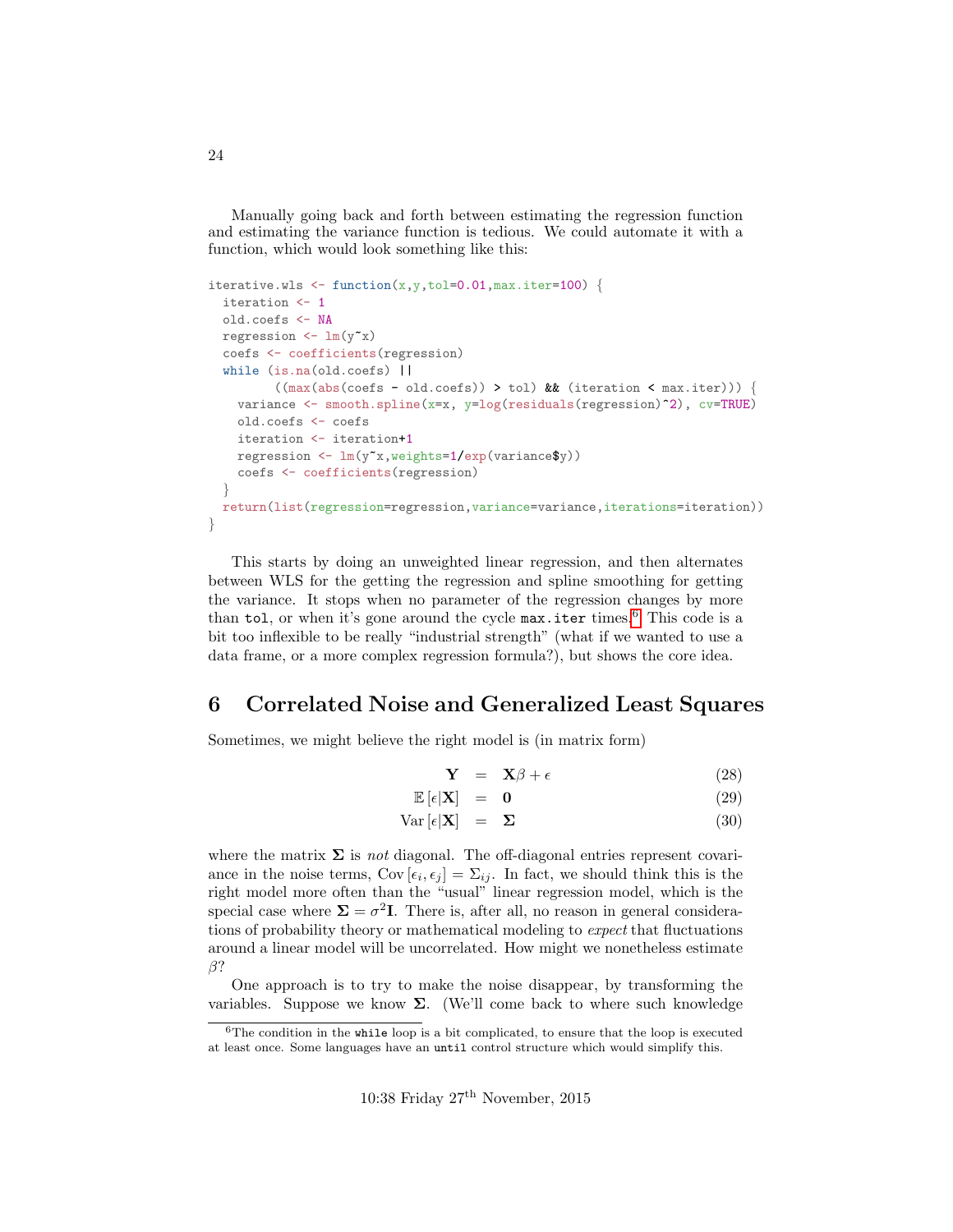#### 25 6.1 Generalized Least Squares

might come from later.) Because  $\Sigma$  is a variance matrix, we know it is square, symmetric, and positive-definite. This is enough to guarantee<sup>[7](#page-24-1)</sup> that there is another square matrix, say s, where  $ss^T = \Sigma$ , as it were  $s = \sqrt{\Sigma}$ . I bring this fact up because we can use this to make the correlations in the noise go away.

Go back to our model equation, and multiply everything from the left by  $\mathbf{s}^{-1}$ .

$$
\mathbf{s}^{-1}\mathbf{Y} = \mathbf{s}^{-1}\mathbf{X}\boldsymbol{\beta} + \mathbf{s}^{-1}\boldsymbol{\epsilon}
$$

This looks like a linear regression of  $s^{-1}Y$  on  $s^{-1}X$ , with the same coefficients  $\beta$  as our original regression. However, we have improved the properties of the noise. The noise is still zero in expectation,

$$
\mathbb{E}\left[\mathbf{s}^{-1}\mathbf{\epsilon}|\mathbf{X}\right]=\mathbf{s}^{-1}\mathbf{0}=\mathbf{0}
$$

but the covariance has gone away, and all the noise terms have equal variance:

$$
Var\left[\mathbf{s}^{-1}\epsilon|\mathbf{x}\right] = \mathbf{s}^{-1}Var\left[\epsilon|\mathbf{x}\right]\mathbf{s}^{-T} \tag{31}
$$

$$
= \mathbf{s}^{-1} \mathbf{\Sigma} \mathbf{s}^{-T} \tag{32}
$$

$$
= \mathbf{s}^{-1} \mathbf{s} \mathbf{s}^T \mathbf{s}^{-T} \tag{33}
$$

$$
= I \tag{34}
$$

(This multiplication by  $s^{-1}$  is the equivalent, for random vectors, of dividing a random variable by its standard deviation, to get something with variance 1.)

To sum up, if we know  $\Sigma$ , we can estimate  $\beta$  by doing an ordinary least squares regression of  $s^{-1}Y$  on  $s^{-1}X$ . The estimate is

$$
\widehat{\beta} = ((\mathbf{s}^{-1}\mathbf{x})^T \mathbf{s}^{-1} \mathbf{x})^{-1} (\mathbf{s}^{-1}\mathbf{x})^T \mathbf{s}^{-1} \mathbf{y}
$$
(35)

$$
= (\mathbf{x}^T \mathbf{s}^{-T} \mathbf{s}^{-1} \mathbf{x})^{-1} \mathbf{x}^T \mathbf{s}^{-T} \mathbf{s}^{-1} \mathbf{y}
$$
  

$$
= (\mathbf{x}^T \mathbf{\Sigma}^{-1} \mathbf{x})^{-1} \mathbf{x}^T \mathbf{\Sigma}^{-1} \mathbf{y}
$$
(36)  
(37)

This looks just like our weighted least squares estimate, only with  $\Sigma^{-1}$  in

# <span id="page-24-0"></span>6.1 Generalized Least Squares

place of w.

This resemblance is no mere coincidence. We can write the WLS problem as that of minimizing  $(y - x\beta)^T w(y - x\beta)$ , for a diagonal matrix w. Suppose we try instead to minimize

$$
(\mathbf{y} - \mathbf{x}\beta)^T \mathbf{w}(\mathbf{y} - \mathbf{x}\beta)
$$

for a non-diagonal, but still symmetric and positive-definite, matrix w. This is called a generalized least squares (GLS) problem. Every single step we went through before is still valid, because none of it rested on w being diagonal, so

$$
\widehat{\beta}_{GLS} = (\mathbf{x}^T \mathbf{w} \mathbf{x})^{-1} \mathbf{x}^T \mathbf{w} \mathbf{y}
$$
\n(38)

<span id="page-24-1"></span><sup>7</sup>Here's one way to do it: invoke the "spectral" or "eigendecomposition" theorem, to write  $\Sigma = \mathbf{v}\lambda \mathbf{v}^T$ , where **v** is the matrix whose columns are the eigenvectors of  $\Sigma$ , and  $\lambda$  is the diagonal matrix of the eigenvalues of  $\Sigma$ . Then if we set  $\mathbf{s} = \mathbf{v}\sqrt{\lambda}$ , we'd have  $\Sigma = \mathbf{s}\mathbf{s}^T$ , as desired.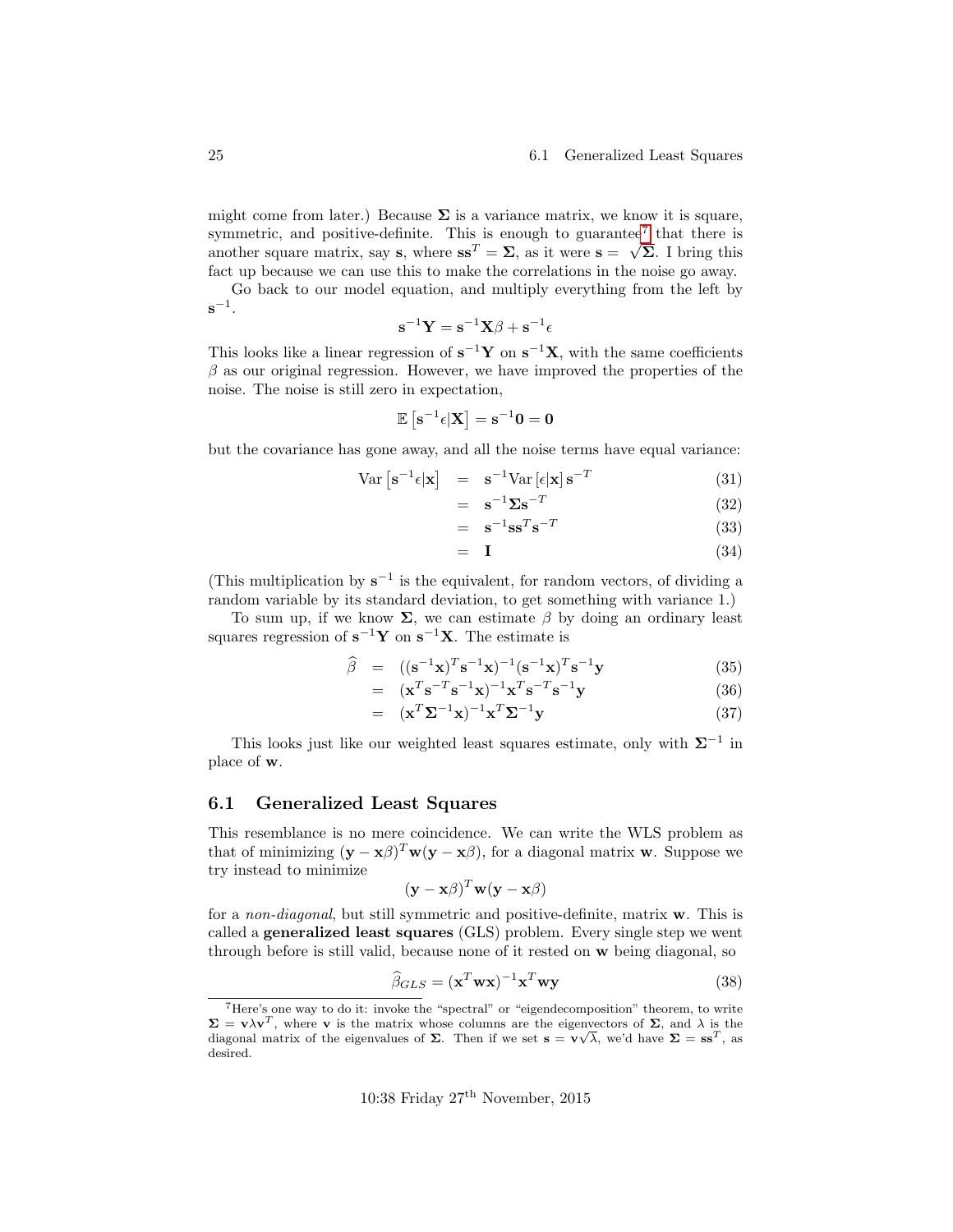What we have just seen is that if we set  $\mathbf{w} = \mathbf{\Sigma}^{-1}$ , we also get this solution when we transform the variables so as to de-correlate the noise, and then do ordinary least squares. This should at least make it plausible that this is a good way to estimate  $\beta$  in the face of correlated noise.

To go beyond plausibility, refer back to §[3.](#page-11-0) At no point in our reasoning did we actually rely on Var  $[\epsilon] \mathbf{x}$  being diagonal. It follows that if we set  $\mathbf{w} =$ Var  $[\epsilon|\mathbf{x}]^{-1}$ , we get the linear, unbiased estimator of minimum variance. If we believe that the noise is Gaussian, then this is also the maximum likelihood estimator.

### <span id="page-25-0"></span>6.2 Where Do the Covariances Come From?

The soundest way to estimate a covariance would be to repeat the experiment many times, under identical conditions. This corresponds to using repeated measurements to estimate variances. It's simple, it works when we can do it, and there is accordingly little to say about it. Except: there are few situations where we can do it.

When we wanted to estimate the variance function, we could take all the squared residuals for values of  $x_i$  around a given x and use that as an estimate of  $\sigma^2(x)$ . This option is not available to us when we are looking at covariances.

If our measurements are spread out over time or space, it's natural to suppose that there is more covariance between nearby observations than between remote ones. A stronger but more delicate assumption is that of stationarity, that the covariance between an observation taken at time  $0$  and time  $h$  is the same as the covariance between time t and time  $t + h$ , whatever t might be. (And similarly for spatial stationarity.) Call the covariance in at this lag or separation  $\gamma(h)$ . We can estimate it by taking pairs of observations where the separation is approximately  $h$ , and averaging the products of their residuals.

It is common (though perhaps not wise) to make even stronger assumptions, such as that the covariance decays exponentially with distance,  $\gamma(h) = \gamma(0)\rho^h$  or  $\gamma(h) = \gamma(0)e^{-h/\tau}$ . When we can believe such assumptions, they let us estimate the parameters of the covariance function using the sample covariances across all lags. The estimated covariance function, using all of that data, is much more stable than having many separate sample covariances, one for each lag. Even if the assumptions are, strictly, false, the stability that comes from forcing all the covariances to follow a common model can be desirable, on bias-variance grounds.

### <span id="page-25-1"></span>7 WLS and GLS vs. Specification Errors

When you find that your residuals from an initial model have non-constant variance or are correlated with each other, there are (at least) two possible explanations. One is that the fluctuations around the regression line really are heteroskedastic and/or correlated. In that case, you should try to model that variance and those correlations, and use WLS or GLS. The other explanation